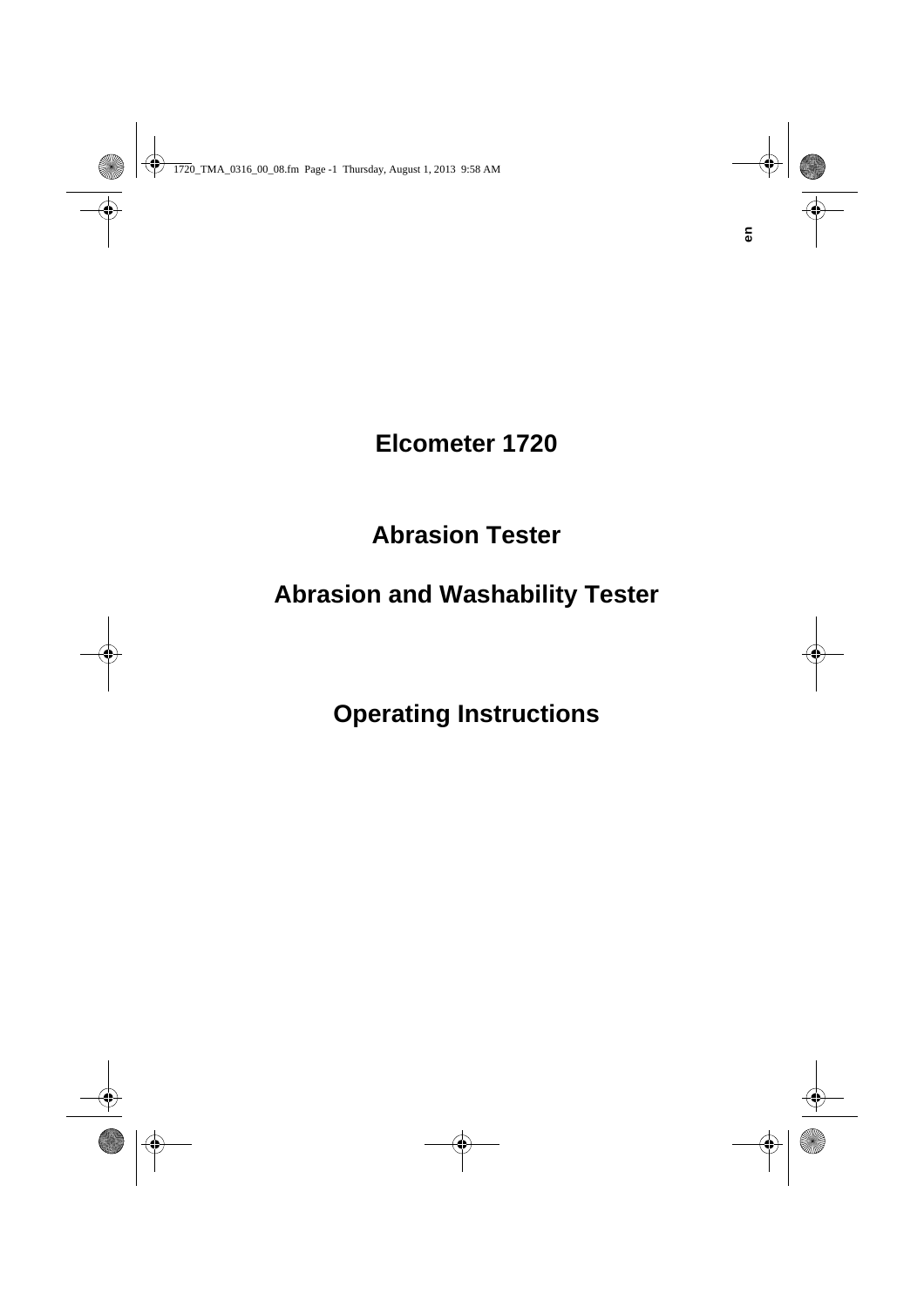

The product is Class A, Group 1 ISM equipment according to CISPR 11 Group 1 ISM product: A product in which there is intentionally generated and/or used conductively coupled radio-frequency energy which is necessary for the internal functioning of the equipment itself.

Class A product are suitable for use in all establishments other than domestic and those directly connected to a low voltage power supply network which supplies buildings used for domestic purposes.

The Elcometer 1720 Tester meets the Electromagnetic Compatibility and Machinery Directives.

s is a registered trademark of Elcometer Limited.

Material Safety Data Sheets for the scrub media available as an accessory for the Elcometer 1720 are available to download via our website:

Elcometer 1720 Scrub Media SC-1 and SC-2

http:/www.elcometer.com/images/MSDS/elcometer\_1720\_scrub\_media.pdf

Elcometer 1720 Scrub Media ST-1

http:/www.elcometer.com/images/MSDS/elcometer\_1720\_scrub\_media\_st1.pdf

All other trademarks acknowledged. © Copyright Elcometer Limited. 2009/2013.

All rights reserved. No part of this Document may be reproduced, transmitted, transcribed, stored (in a retrieval system or otherwise) or translated into any language, in any form or by any means (electronic, mechanical, magnetic, optical, manual or otherwise) without the prior written permission of Elcometer Limited.

A copy of this Instruction Manual is available for download on our Website via www.elcometer.com.

*Doc.No. TMA-0316 Issue 08 Text with Cover No: 19332*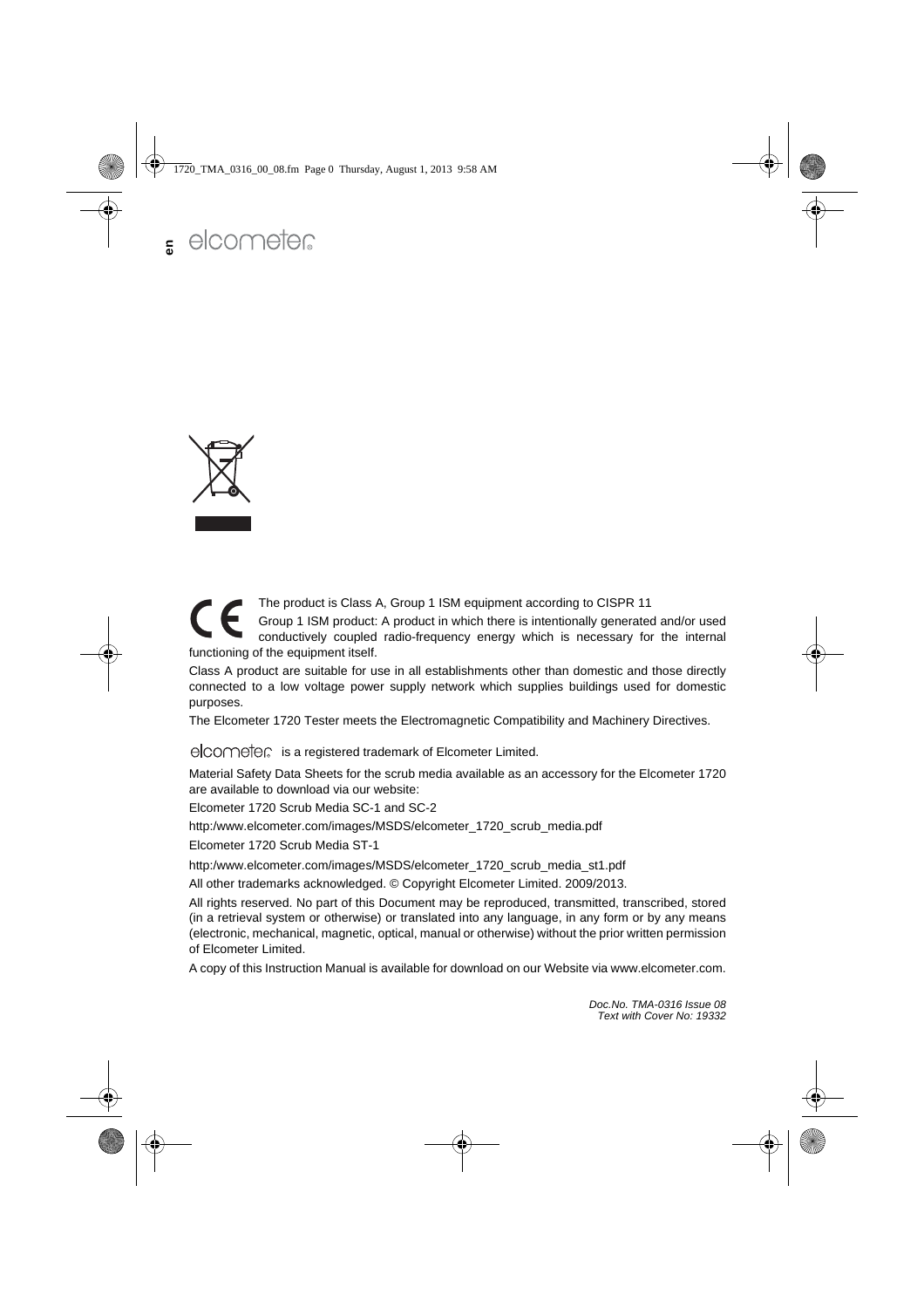### **CONTENTS**

|                               | <b>Section</b><br>Page                                    |  |  |
|-------------------------------|-----------------------------------------------------------|--|--|
| 1<br>1.1<br>1.4               |                                                           |  |  |
| 2<br>2.1<br>2.4<br>2.5        |                                                           |  |  |
| 3                             |                                                           |  |  |
| 4<br>4.1<br>4.2<br>4.3        |                                                           |  |  |
| 5                             |                                                           |  |  |
| 6<br>6.1                      | For Elcometer 1720 Abrasion and Elcometer 1720 Abrasion & |  |  |
| 7                             |                                                           |  |  |
| 8<br>8.1<br>8.2<br>8.3        |                                                           |  |  |
| 9<br>9.1<br>9.2<br>9.3<br>9.4 |                                                           |  |  |
| 10                            |                                                           |  |  |
| 11                            |                                                           |  |  |
| 12                            |                                                           |  |  |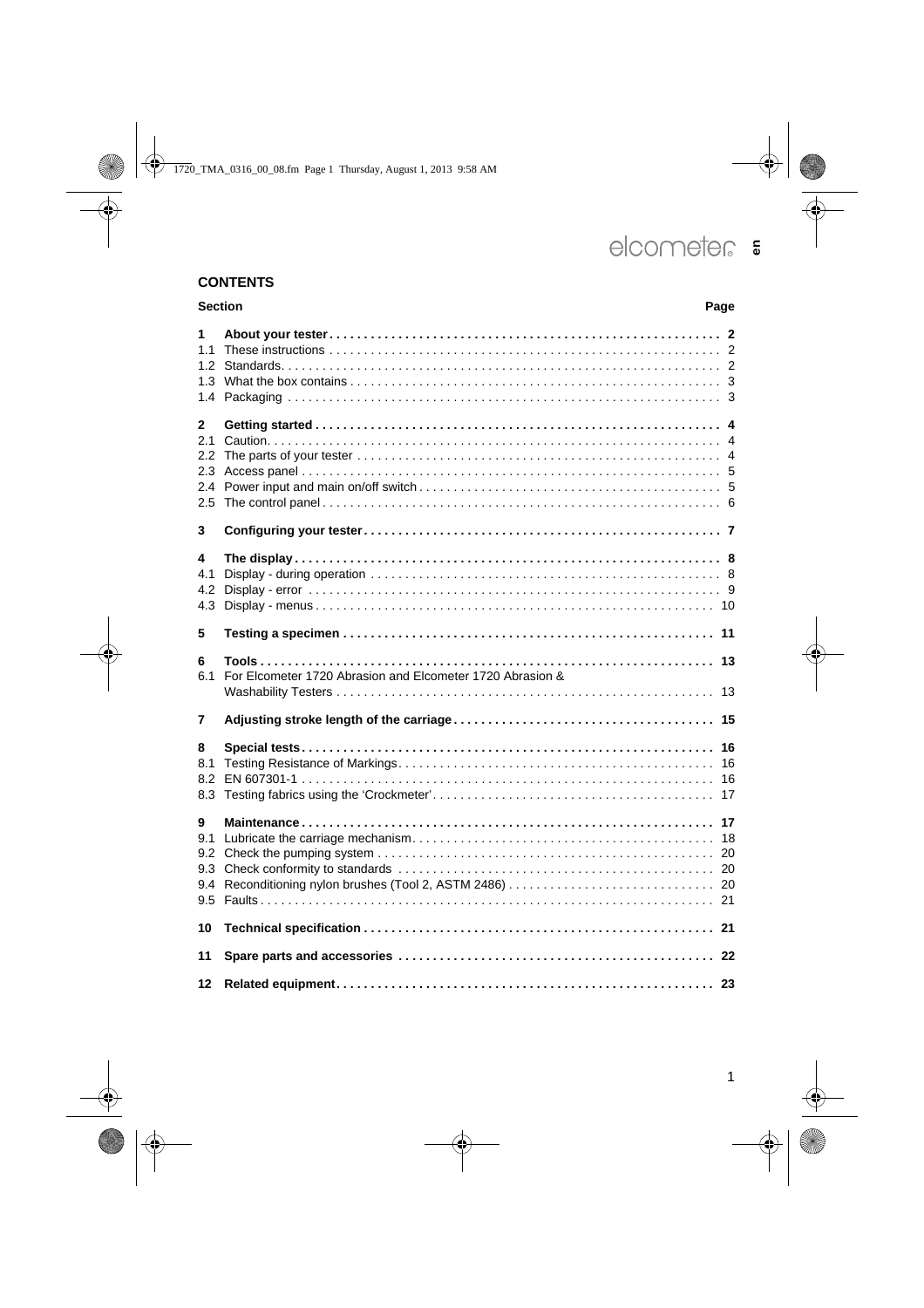Thank you for purchasing this Elcometer 1720 Tester. Welcome to Elcometer.

Elcometer are world leaders in the design, manufacture and supply of inspection equipment for coatings and concrete. Our products cover all aspects of coating inspection, from development through application to post application inspection.

The Elcometer 1720 Tester, is a world-beating product. With the purchase of this product you now have access to the worldwide service and support network of Elcometer. For more information visit our website at [www.elcometer.com](http://www.elcometer.com)

### <span id="page-3-0"></span>**1 ABOUT YOUR TESTER**

The Elcometer 1720 Tester is a robust, reliable and extremely flexible machine. The machine enables testing to be carried out on a wide range of materials including; paint, lacquers, inks, coatings, leather, wood, plastics, printed material, fabrics, etc.

All test tools are held in a carriage which moves back and forth over a specimen of the material being tested. Stroke length and speed of the carriage are adjustable.

The number of cycles per test is adjustable. When the set number of cycles has been completed, the tester stops automatically. A separate counter records the total number of cycles performed by the tester.

Some versions of the tester include a liquid reservoir and pump which will provide an adjustable dose of liquid per cycle if required.

### <span id="page-3-1"></span>**1.1 These instructions**

These instructions describe the operation of the following Elcometer 1720 models:

- Elcometer 1720 Abrasion Tester 2 lane model
- Elcometer 1720 Abrasion Tester 4 lane model
- Elcometer 1720 Abrasion and Washability Tester 2 lane model
- Elcometer 1720 Abrasion and Washability Tester 4 lane model

### <span id="page-3-2"></span>**1.2 Standards**

Depending upon model, the Elcometer 1720 can be used in accordance with the following National and International Standards: AS/NZS 1580.459.1, ASTM D 2486, ASTM D 4213:92, ASTM D 4213, ASTM D 3450, ASTM D 4488, ASTM D 4828, ASTM F 1319, DIN 53778-2:83, ECCA T11, EN 13523-11, EN60730-1- A, GME 60269, ISO 105-X12, IS0 11998, Renault/PSA D45 1010.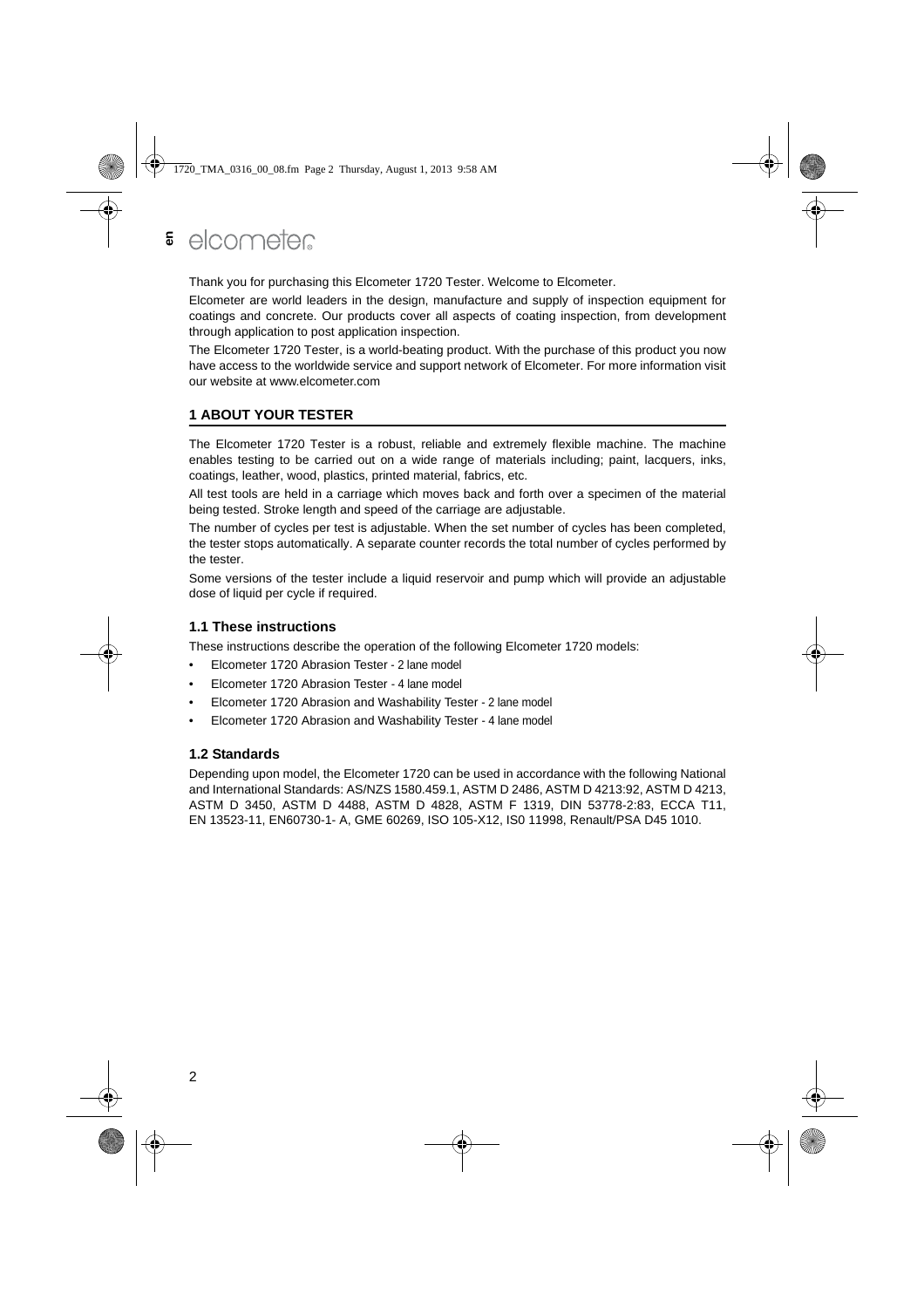### <span id="page-4-0"></span>**1.3 What the box contains**

- Elcometer 1720 Abrasion Tester (2 lane or 4 lane model), or Elcometer 1720 Abrasion and Washability Tester (2 lane or 4 lane model)
- Metal strip, thickness 250 µm (10 mil) for ASTM D2486 standard
- Sample Drip Tray
- 1x Glass sheet (2 lane); 2x Glass sheet (4 lane)
- 1x Specimen holding frame (2 lane); 2x Specimen holding frame (4 lane)
- Liquid dosing bottle (not supplied with models M202 and M204)
- Liquid delivery pipe (not supplied with models M202 and M204)
- 2 x Liquid drain pipe (not supplied with models M202 and M204)
- Screwdriver, T-Bar and Hexagonal Wrench for instrument setup (behind access cover at rear of tester)
- Operating instructions

Tools are not supplied as standard and must be ordered separately. For the complete range of tools available, see ["Tools" on page 13.](#page-14-0)

### <span id="page-4-1"></span>**1.4 Packaging**

The Elcometer 1720 Tester is packed in a cardboard, wood and foam package. Please ensure that this packaging is disposed of in an environmentally sensitive manner. Consult your local Environmental Authority for further guidance.

**To maximise the benefits of your new Elcometer 1720 please take some time to read these Operating Instructions. Do not hesitate to contact Elcometer or your Elcometer supplier if you have any questions.**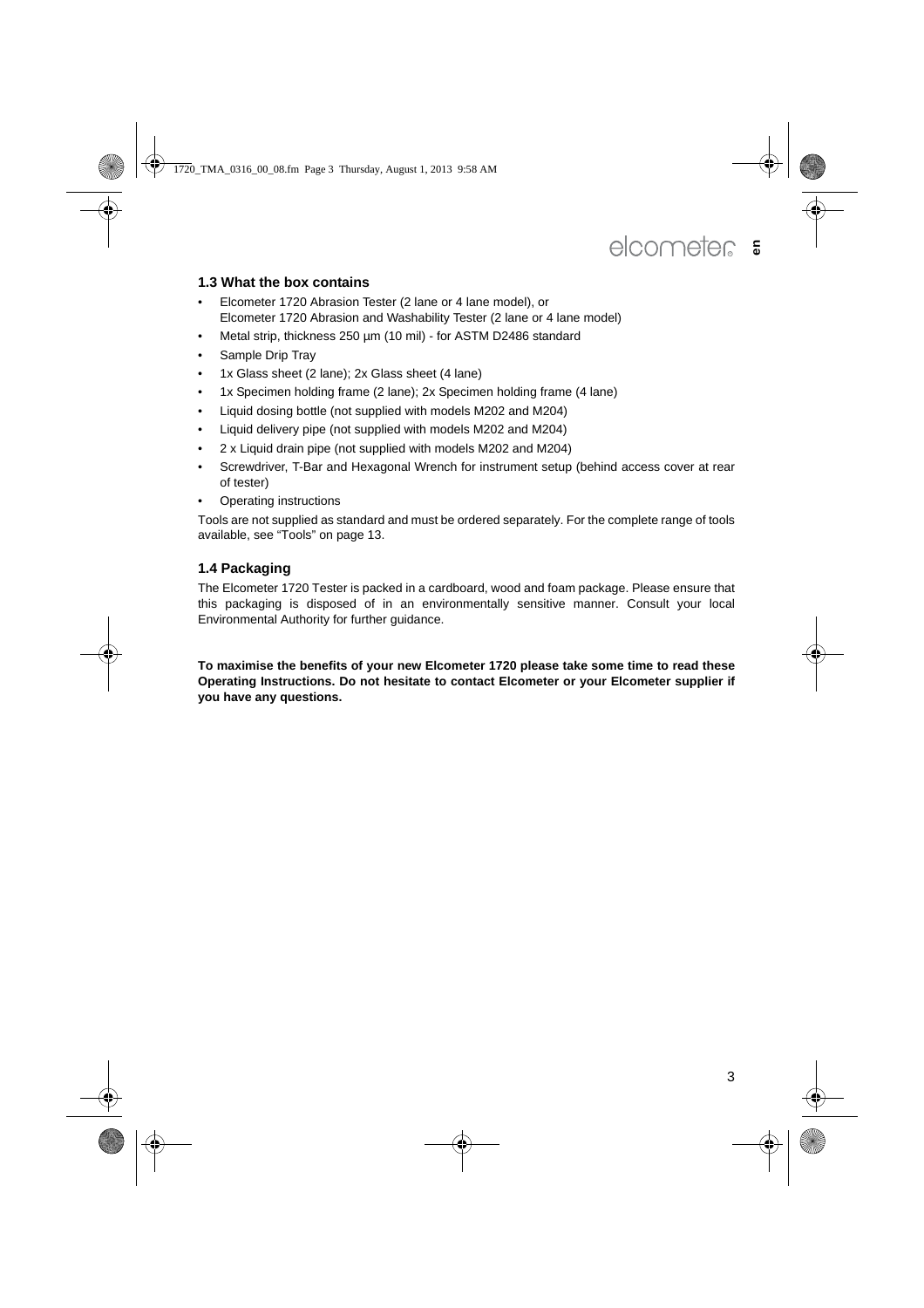### <span id="page-5-0"></span>**2 GETTING STARTED**

#### <span id="page-5-1"></span>**2.1 Caution**



The Elcometer 1720 has been manufactured with your safety in mind. However, improper use can result in damage to the tester. Please observe the precautions discussed in these operating instructions.

To reduce the risk of electric shock do not open the housing of the tester. There are no userserviceable parts inside. To reduce the risk of fire or electric shock, do not expose the tester to rain or excess moisture.

The tester is very heavy - [see "Technical specification" on page 21:](#page-22-1)

- Manual lifting of the tester must be carried out by at least two people.
- The tester must be placed on a flat level bench suitable for the load imposed by the tester.

The tester must be plugged into a suitably rated mains switched socket outlet. The disconnect device of the tester is the plug and mains socket and these must be readily accessible to the user.

The mains plug on your Elcometer 1720 may be fitted with a fuse. When replacing this fuse, ensure a fuse of the correct rating is used.

### <span id="page-5-2"></span>**2.2 The parts of your tester**



**Figure 1. Parts of the tester (Abrasion and Washability Tester, 2 lane model)<sup>a</sup>**

a. Liquid flow-control valves are not fitted to models M202 and M204.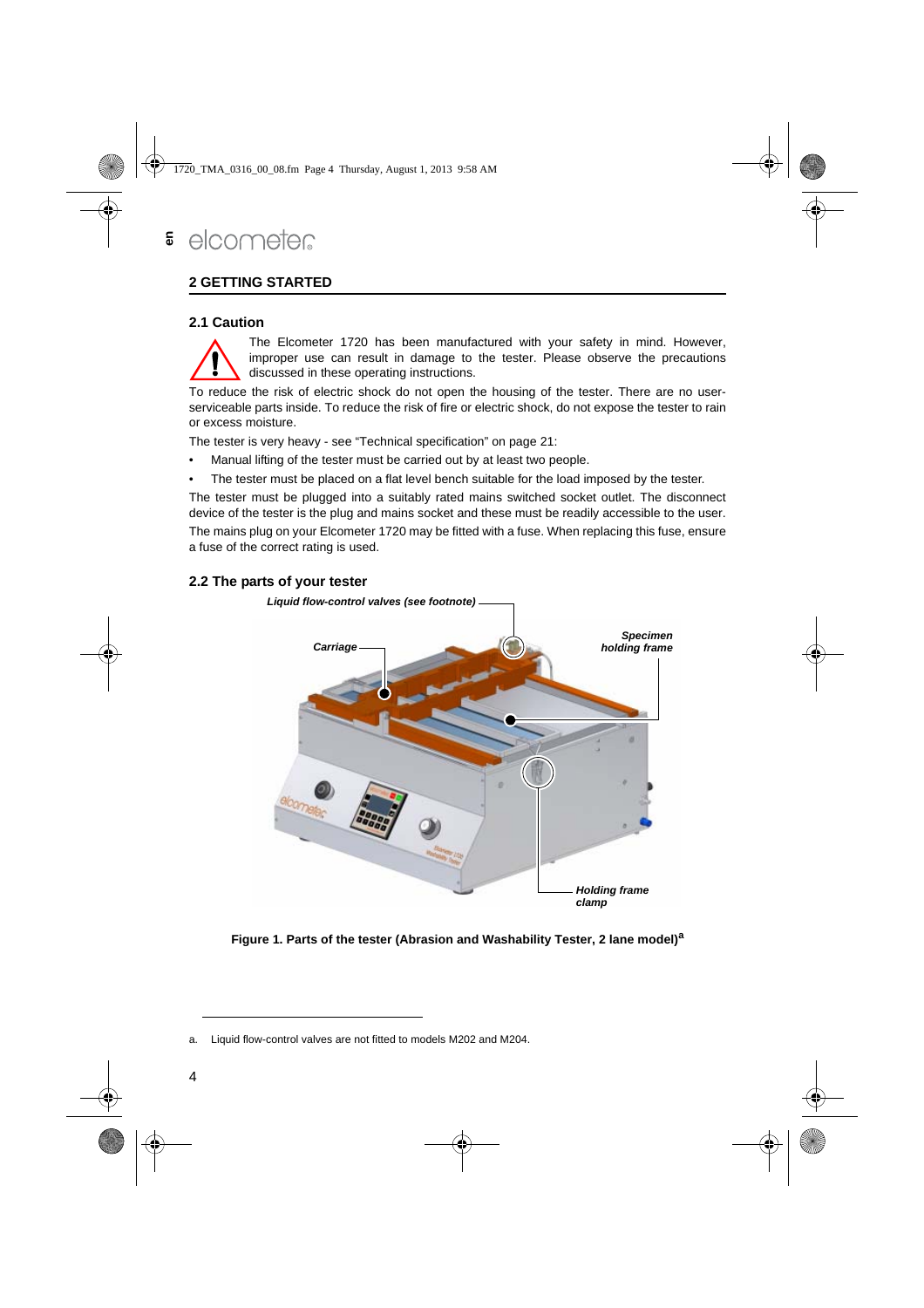### <span id="page-6-0"></span>**2.3 Access panel**

A removable panel at the rear of the tester gives access to the pump, the power input socket and the tools (Figure 2). To remove the panel, unscrew the thumbscrew at either side of the panel.

*Note: The pump and associated pipework is only fitted to the following Elcometer 1720 model:*

*• Abrasion and Washability Tester*

*The Elcometer 1720 Abrasion Tester is not fitted with a pump or pipework.*



**Figure 2. Pump, tools and power input behind access cover**

### <span id="page-6-1"></span>**2.4 Power input and main on/off switch**

The power input socket is located behind the access panel at the rear of the tester (Figure 3). A fuse protects the power input socket - see ["Technical specification" on page 21](#page-22-1) for fuse rating.

The mains on/off switch is on the side of the tester.



**Figure 3. Power input socket, fuse and mains on/off switch**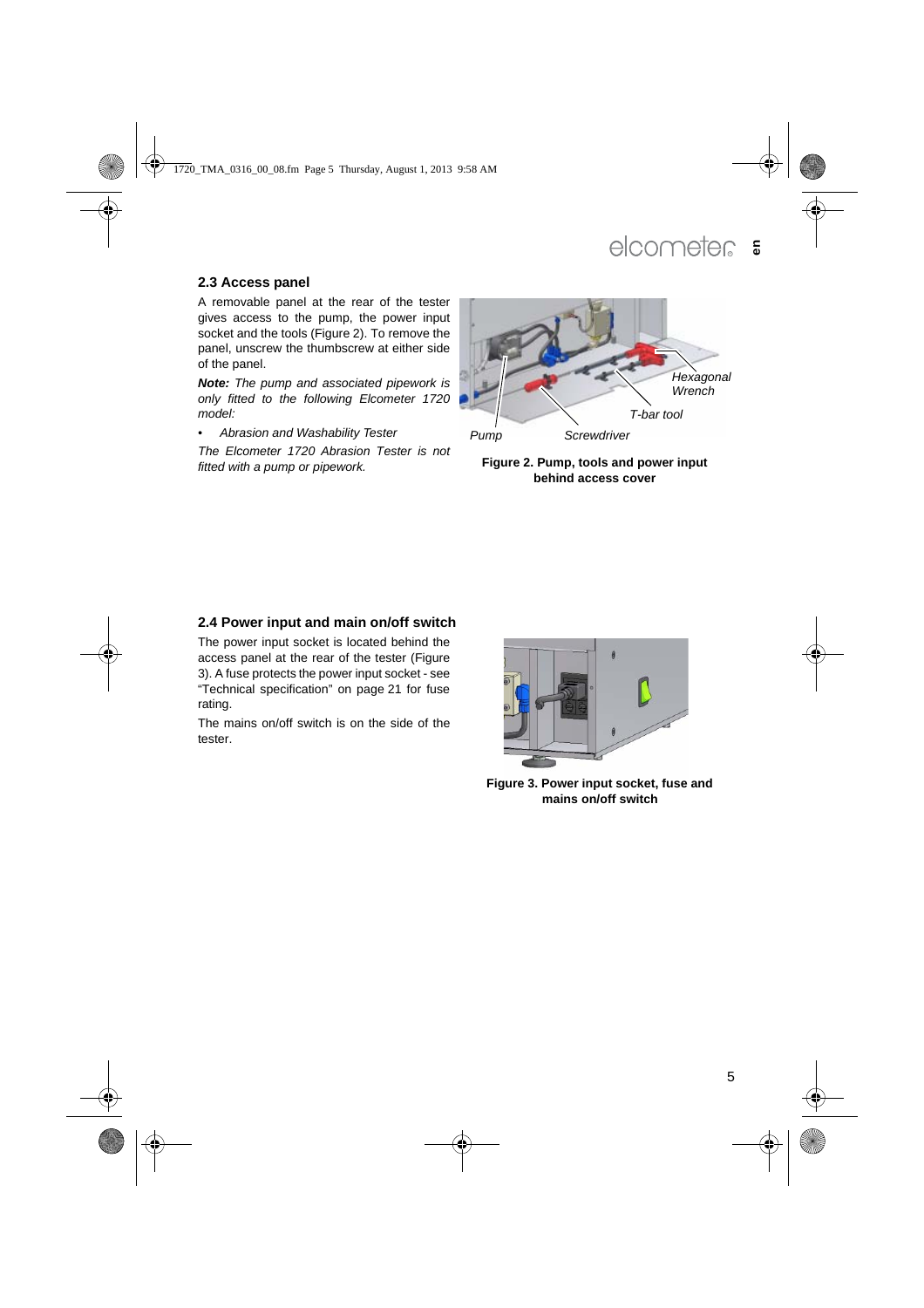### <span id="page-7-0"></span>**2.5 The control panel**

The tester is operated using the controls (Figure 4) mounted on the front panel of the machine.



**Figure 4. Control panel**

*Note: The above display shows 'Pump: OFF' and 'Mode: VAR' These features and their associated control button functions are not available on Elcometer 1720 Abrasion Tester models.*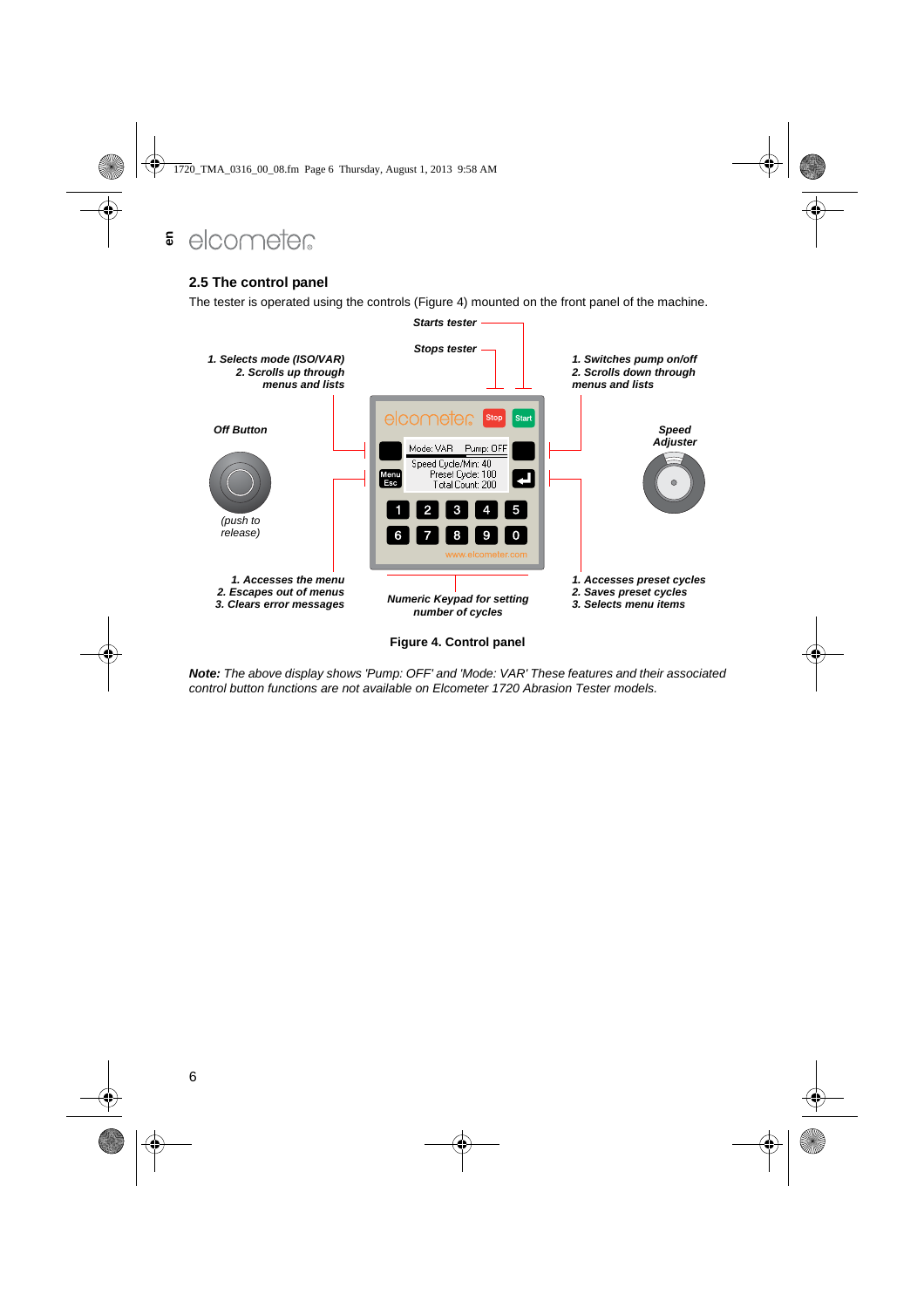### <span id="page-8-0"></span>**3 CONFIGURING YOUR TESTER**

Your tester is configured using the keypad and controls on the front of the machine. The following four parameters can be adjusted:

| <b>Parameter</b>           | <b>Options</b>                                                                                                                                | To adjust parameter, use this control                                                                                                                                                                                                                                                            |
|----------------------------|-----------------------------------------------------------------------------------------------------------------------------------------------|--------------------------------------------------------------------------------------------------------------------------------------------------------------------------------------------------------------------------------------------------------------------------------------------------|
| <b>Mode<sup>a</sup></b>    | VAR (variable speed) or<br>ISO (fixed speed - 37 cycles per<br>minute)<br><b>Note:</b> ISO mode is used for<br>ASTM, DIN and ISO test methods | <b>COMPLER</b> Stop<br>Start<br>SAV via<br>Pump: OFF<br>Preset Cycle: 100<br>Total Count: 200<br>ł.<br><b>Lists</b><br>$1$   2   3   4   5<br>$\begin{bmatrix} 6 & 7 & 8 & 9 & 0 \end{bmatrix}$                                                                                                  |
| <b>Pump</b> b              | ON or<br>OFF                                                                                                                                  | elcometer stop start<br>Mode: VAR<br>Pump: (<br>Cucle/Min: 40<br>t Cycle: 100<br>Total Count: 200<br>$1$   2   3   4   5<br>67890                                                                                                                                                                |
| <b>Speed Cycle/</b><br>Min | Carriage<br>speed<br>(cycles<br>per<br>minute).<br>Note: This parameter cannot be<br>adjusted when mode is set to<br>ISO.                     | elcometer siep<br>Hode: VAR<br>Pump: OFF<br>d Cycle/Min: 40<br>et Cycle: 100<br>Total Count: 200<br>$1$   2   3   4   5<br>6 7 8 9 0                                                                                                                                                             |
| <b>Preset Cycles</b>       | Number of complete back and<br>forth cycles of the carriage during<br>a test.                                                                 | elcometer step<br>Mode: VAR Pump: OFF<br>Speed Cycle/Min: 40<br>Preset Cycle: 10<br>Ø<br><b>12342</b><br>$\blacksquare$ $\blacksquare$ $\blacksquare$ $\blacksquare$ $\blacksquare$<br>(Press <b>e</b> , use the numeric keypad to<br>enter the number of cycles and then press<br>$\Box$ again) |

a. Mode parameter is not available on Elcometer 1720 Abrasion Tester models

b. Pump parameter is not available on Elcometer 1720 Abrasion Tester models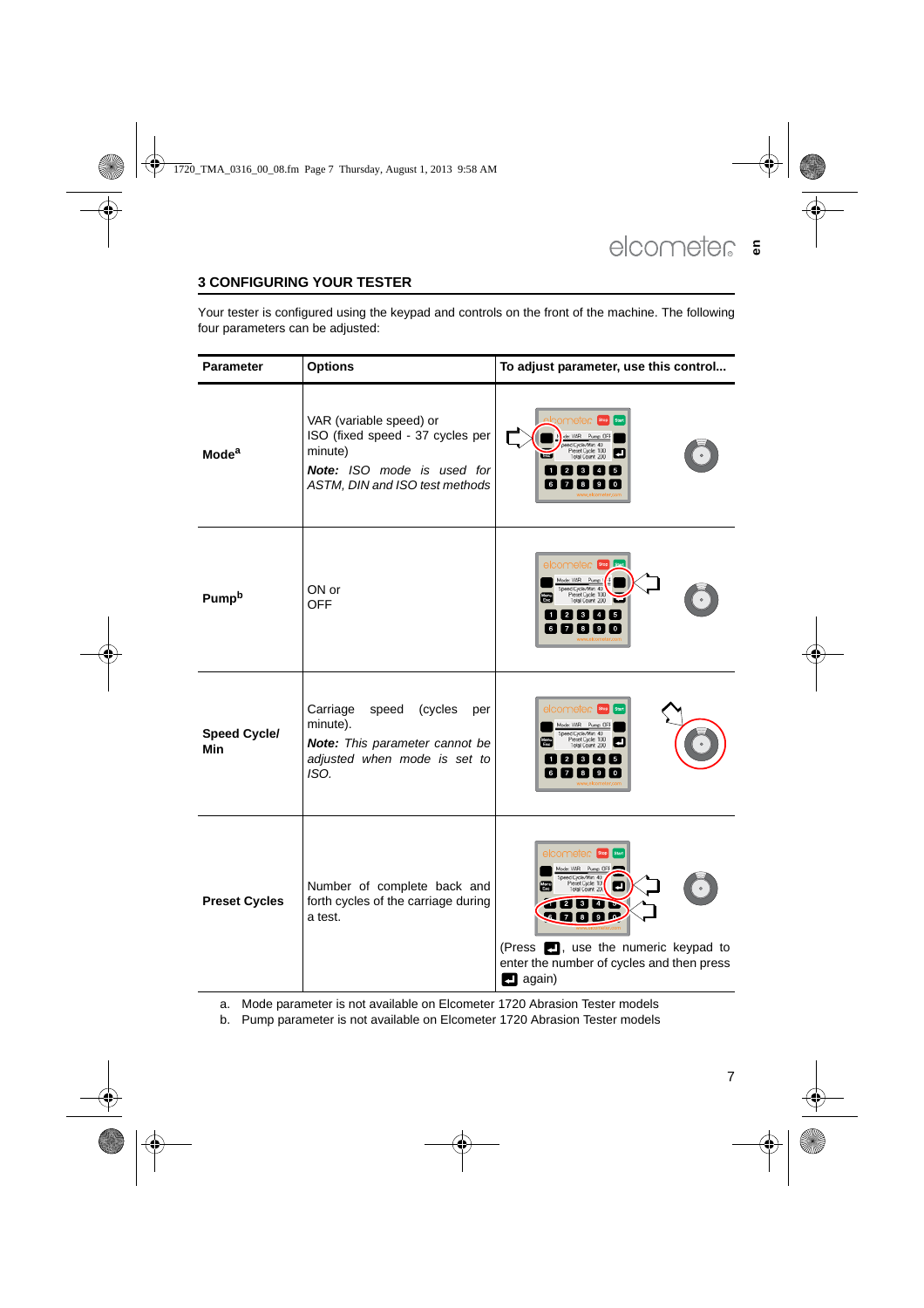### <span id="page-9-0"></span>**4 THE DISPLAY**

The contents of the display vary according to which mode has been selected (ISO or VAR) and whether the menus are displayed.

*Note: The 'Pump' and 'Mode' parameters are not available on Elcometer 1720 Abrasion Tester models.*

### <span id="page-9-1"></span>**4.1 Display - during operation**

| Mode       | <b>Tester</b>  | <b>Typical display</b>                                                                 | <b>Description</b>                                                                                                                                                                                                                                                                                                                                                                         |
|------------|----------------|----------------------------------------------------------------------------------------|--------------------------------------------------------------------------------------------------------------------------------------------------------------------------------------------------------------------------------------------------------------------------------------------------------------------------------------------------------------------------------------------|
| <b>VAR</b> | <b>Stopped</b> | Mode: VAR<br>Pump: OFF<br>Speed Cycle/Min: 40<br>Preset Cycle: 100<br>Total Count: 200 | Mode = $VAR$ (variable speed)<br>$\bullet$<br>$Pump = On$ or Off<br>$\bullet$<br>Bar graph = analogue representation of<br>٠<br>speed<br>Speed Cycle/Min = Carriage speed (value<br>٠<br>set by user by rotating speed adjuster knob)<br>Preset Cycle = Number of cycles in test<br>$\bullet$<br>(value set by user)<br>Total Count = number of cycles completed<br>(this value counts up) |
|            | <b>Started</b> | Mode: VAR<br>Pump: OFF<br>Speed Cycle/Min: 40<br>Remaining: 96<br>Total Count: 204     | Remaining $=$ number of cycles left until test<br>٠<br>is complete (this value counts down)                                                                                                                                                                                                                                                                                                |
| <b>ISO</b> | <b>Stopped</b> | Mode: ISO<br>Pump: OFF<br>Speed Cycle/Min: 37<br>Preset Cycle: 73<br>Total Count: 227  | $Mode = ISO$ (fixed speed)<br>$\bullet$<br>$Pump = On$ or Off<br>٠<br>Speed Cycle/Min = Carriage speed (fixed at<br>$\bullet$<br>37 cycles per minute)<br>Preset Cycle = Number of cycles in test<br>٠<br>(value set by user)<br>Total Count = number of cycles completed<br>$\bullet$<br>(this value counts up)                                                                           |
|            | <b>Started</b> | Mode: ISO<br>Pump: OFF<br>Speed Cycle/Min: 37<br>Remaining: 69<br>Total Count: 231     | Remaining = number of cycles left until test<br>$\bullet$<br>is complete (this value counts down)                                                                                                                                                                                                                                                                                          |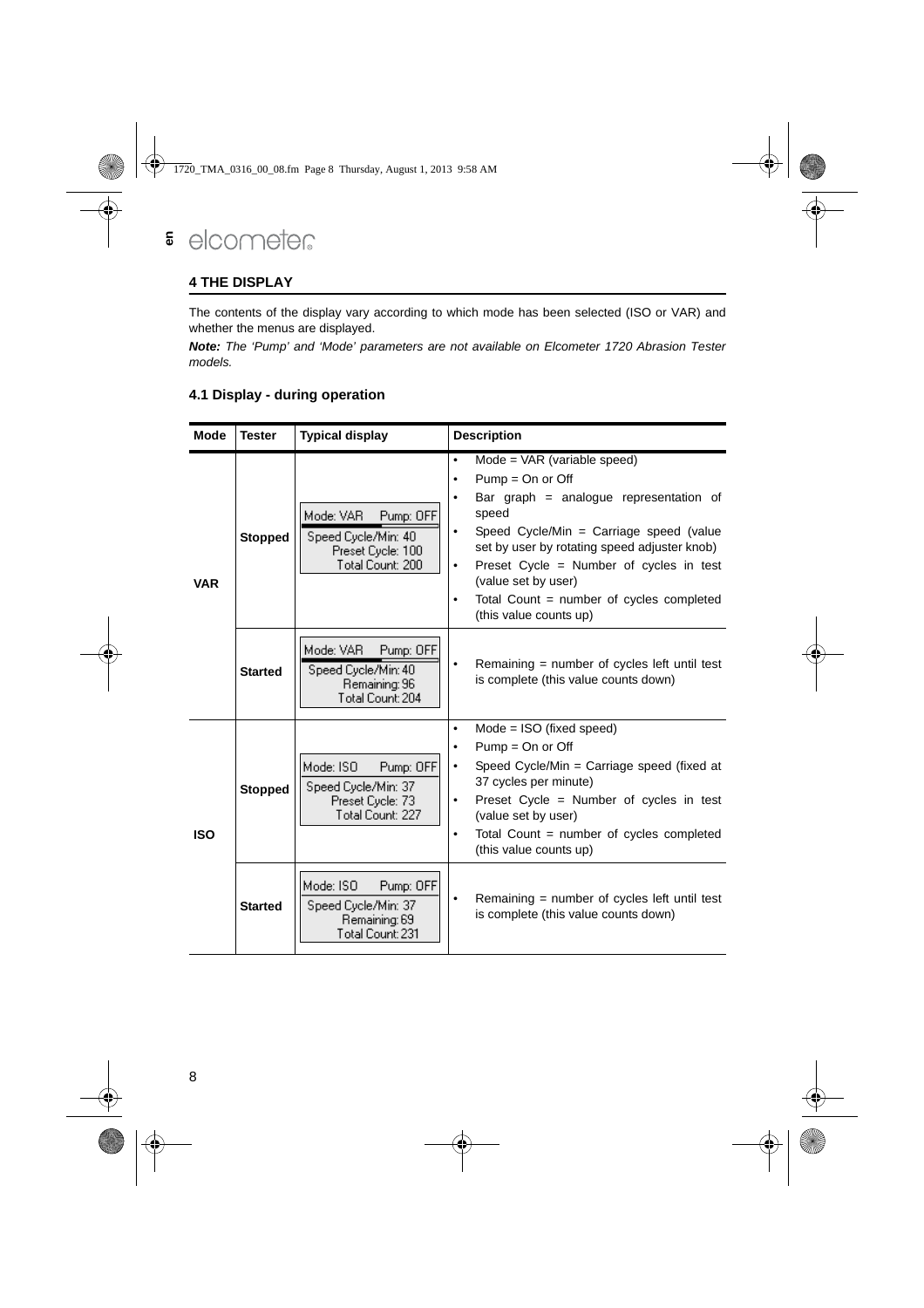### elcometer **en**

### <span id="page-10-0"></span>**4.2 Display - error**

Under certain conditions the following error message may be displayed: The two conditions when this error is likely to occur are:

• When the tester is operating in VAR mode (variable speed), if a significant adjustment to the speed has been made in a short time period (by rotating the speed adjuster knob quickly).

ERROR: Speed Changed By More Than 5% Or 1 Cycle/Min

• When the tester is operating in ISO mode (fixed speed), if the carriage speed differs by more than 1 cycle per minute from 37 cycles per minute for a significant period (in this event the tester would be out of specification).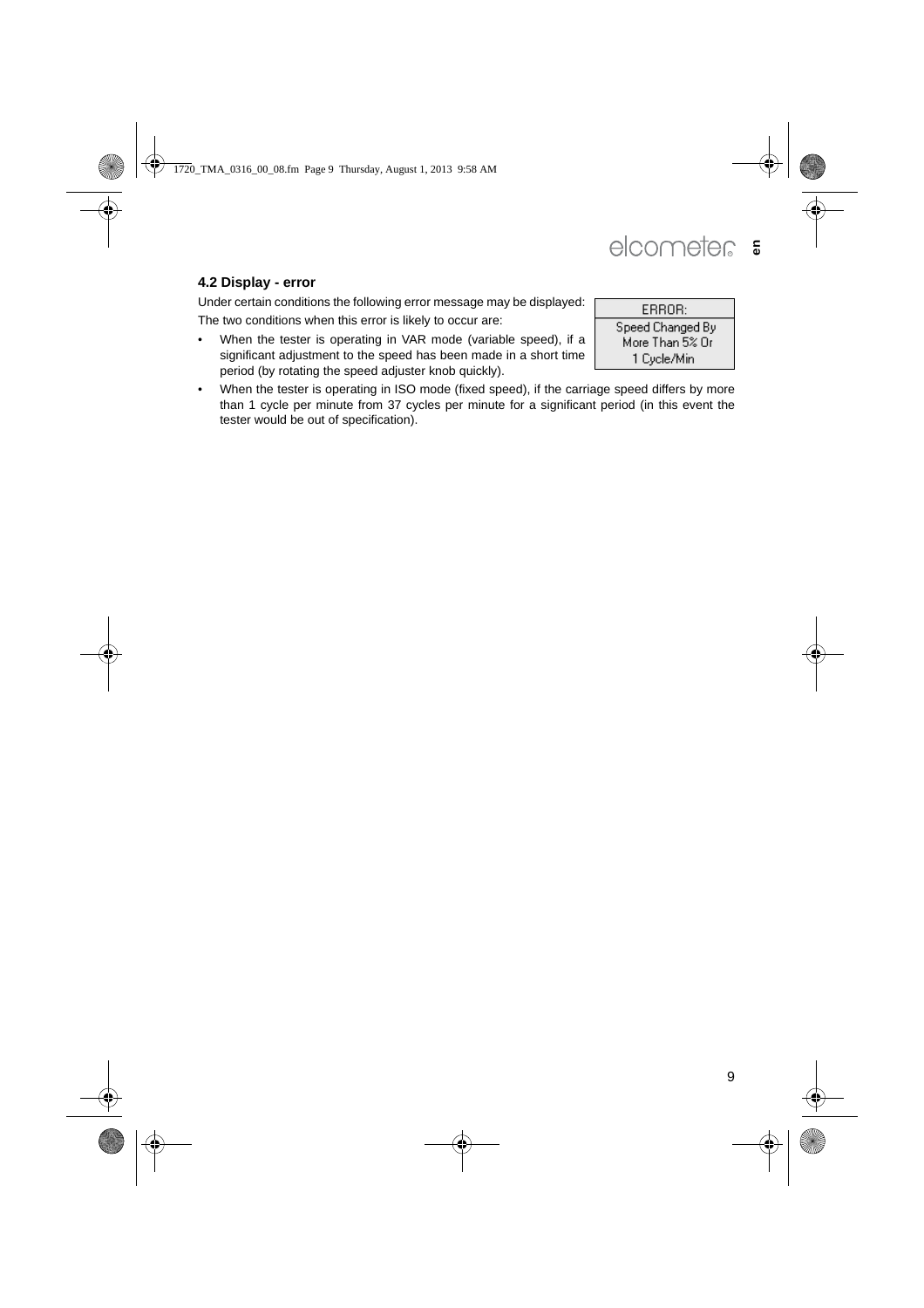### <span id="page-11-0"></span>**4.3 Display - menus**

The menu gives access to information about your tester, language setup and reset of the counter. To view the menu, while the tester is stopped, press (*the menu can only be accessed when the tester is stopped - pressing has no effect when the tester is started*). When viewing the menus the Start and Stop buttons do not function.

| Menu                        | <b>Typical display</b>                                                                   | <b>Description</b>                                                                                                                                                                                                                                                                                                                                                                                                                                                                                                                            |  |
|-----------------------------|------------------------------------------------------------------------------------------|-----------------------------------------------------------------------------------------------------------------------------------------------------------------------------------------------------------------------------------------------------------------------------------------------------------------------------------------------------------------------------------------------------------------------------------------------------------------------------------------------------------------------------------------------|--|
| <b>Press</b> Menu           | ⇔Reset Total Count<br>Û<br>Gauge Information<br>Contact<br>Language                      | $\bullet$<br>Use the scroll up and scroll down buttons to<br>navigate to the menu item required and then<br>press <b>1</b> to display. The selected menu will be<br>displayed.<br>Press <b>Form</b> at any time to escape from a menu.<br>٠                                                                                                                                                                                                                                                                                                   |  |
| <b>Reset Total</b><br>Count | <b>RESET</b><br>TOTAL COUNT: 300<br>Are You Sure?<br>YES.<br>NΟ                          | Resets the total counter to zero.<br>$\bullet$<br>Press Yes $(\blacksquare)$ to reset, or No $(\blacksquare)$ to leave<br>$\bullet$<br>unchanged.                                                                                                                                                                                                                                                                                                                                                                                             |  |
| Gauge<br><b>Information</b> | ELCOMETER 1720<br><b>WASHABILITY</b><br>$Max Stroke = 300 mm$<br>Max Speed = 65(Cyc/Min) | Elcometer 1720 model<br>$\bullet$<br>(Abrasion, Washability)<br>Max Stroke = maximum movement of carriage<br>$\bullet$<br>(Abrasion and Washability = 300 mm)<br>Max Speed = maximum speed of carriage<br>$\bullet$<br>(Abrasion and Washability = 65 Cycles/Min                                                                                                                                                                                                                                                                              |  |
| Contact                     | Elcometer UK<br>Tel: +44(0)161 3716000<br>sales@elcometer.com<br>www.elcometer.com       | Use the scroll up and scroll down buttons to<br>$\bullet$<br>navigate to the Elcometer contact details required<br>(UK, USA, Asia, Belgium, Canada, France and<br>Germany).                                                                                                                                                                                                                                                                                                                                                                   |  |
| Language                    | 0 = English<br>1 = Cesky<br>2 = Dansk<br>Select Language: 0                              | The current selected language is shown at the<br>$\bullet$<br>bottom of the display.<br>Use the scroll up and down buttons to navigate to<br>$\bullet$<br>the language required.<br>Press <b>P</b> - the cursor will start to flash.<br>٠<br>Use the numeric keypad to select required<br>$\bullet$<br>language $(0, 1, 2, etc.)$<br>Press <b>2</b> - the cursor will stop flashing.<br>$\bullet$<br>All displays will then be shown in the selected<br>$\bullet$<br>language.<br>To exit, press <b>For</b> (when the cursor is not flashing) |  |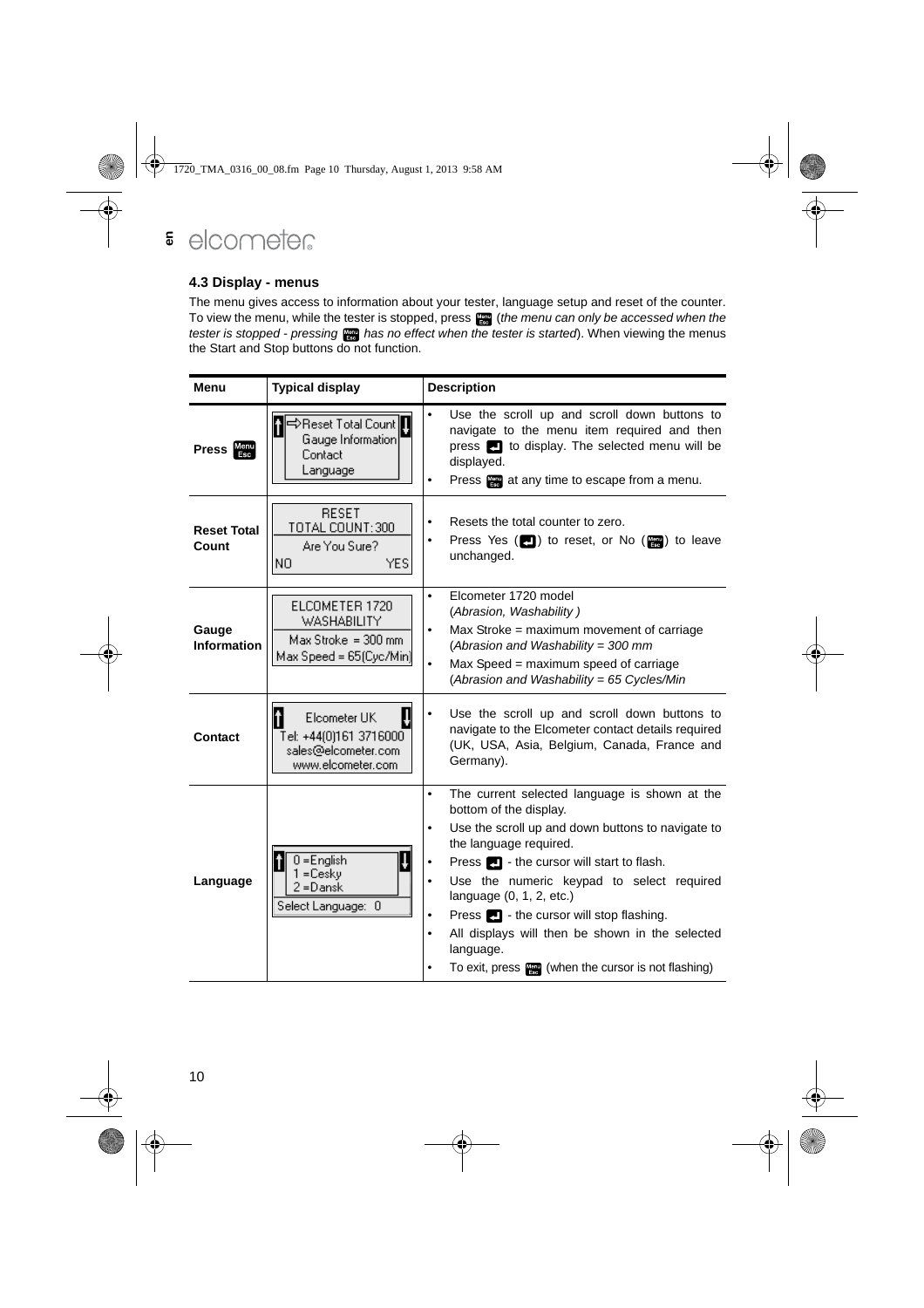### <span id="page-12-0"></span>**5 TESTING A SPECIMEN**

#### 1. **Switch on tester**

- Connect tester to mains supply.
- Press switch at side to switch on tester.

### 2. **Load specimen**

- Raise carriage [\(Figure 5](#page-12-1)).
- Release holding frame clamps.
- Remove specimen holding frame.
- Position specimen.
- Replace specimen holding frame.
- Tighten holding frame clamps.
- Lower carriage.

*Note: Holding frame clamps can be adjusted to suit samples of varying thickness.*



### <span id="page-12-1"></span>**Figure 5. Carriage raised and holding frame clamp released**

### 3. **Connect liquid pumping and drainage system**

*(For wet testing on Elcometer 1720 Abrasion and Washability Tester )*

- Connect one end of liquid delivery pipe to blue connector at side of tester and push other end of pipe to the bottom of the liquid dosing bottle (Figure 6).
- Referring to Figure 6, connect end of one liquid drain pipe to connector (a) on sample tray, and end of other liquid drain pipe to connector (b) on side of tester. Place other ends of both pipes into a container suitable for liquid waste.



**Figure 6. Liquid dosing bottle (connected to tester) and drain connectors 'a' and 'b'**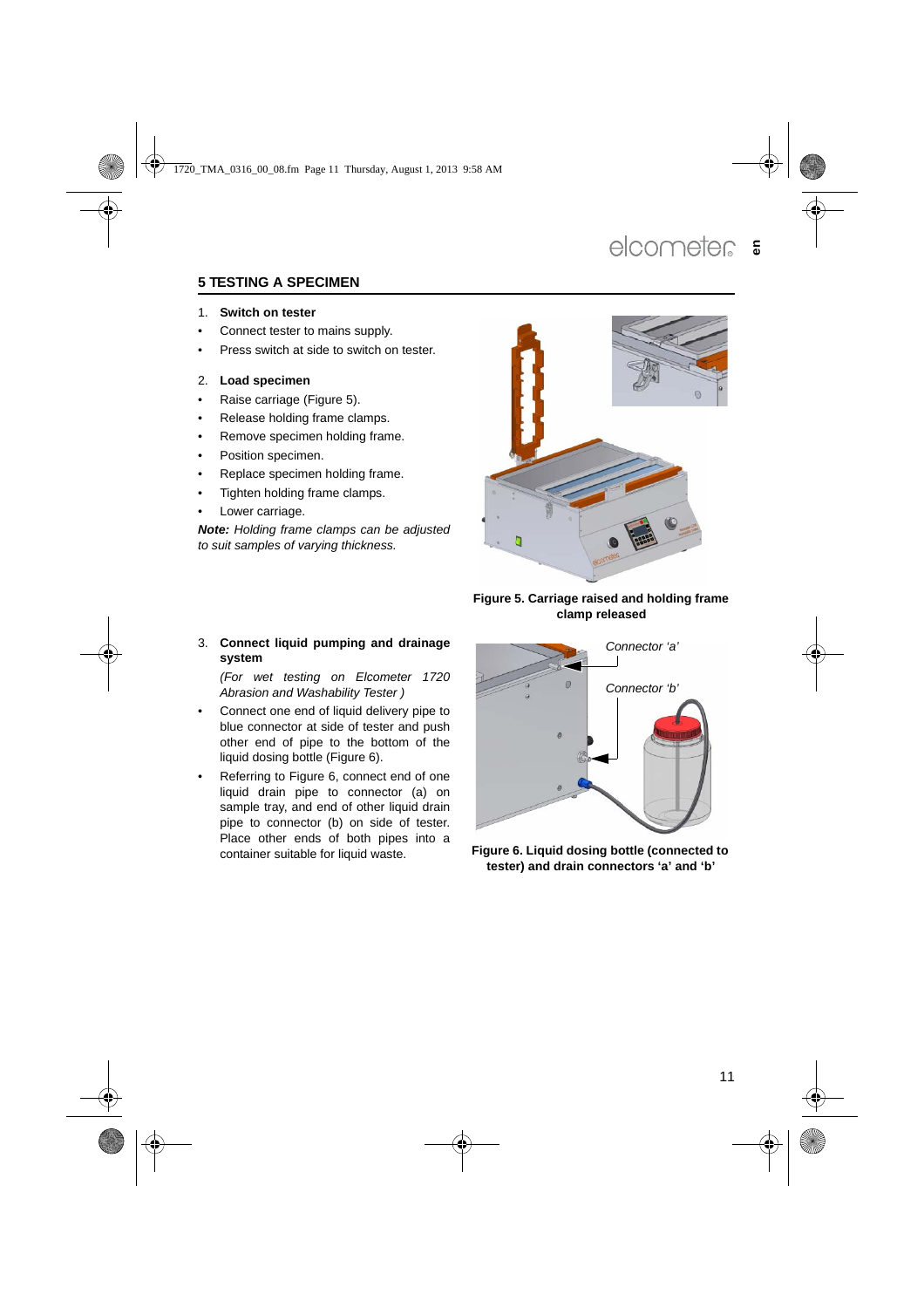#### 4. **Purge air from liquid delivery pipes**

*(For wet testing on Elcometer 1720 Abrasion and Washability Tester) Note: To facilitate adjustment of the flow control valves, purging the liquid delivery pipes should always be performed with the carriage stationary.*

- Close all flow control valves (Figure 7) using the screwdriver supplied with your tester ([see "Access panel" on page 5\)](#page-6-0).
- Press pump on/off button to switch on pump.
- Purge air from longest liquid delivery pipe first (valve nearest front of tester):
	- Open flow control valve. Liquid will drip onto specimen.
	- Wait until there are no more air bubbles in liquid delivery pipe.
	- Close this flow control valve.
- Working from front to back, repeat previous step on each flow control valve until air has been purged out of all liquid delivery pipes.



**Figure 7. Adjusting a flow control valve**

#### 5. **Adjust liquid flow rate**

*(For wet testing on Elcometer 1720 Abrasion and Washability Tester)*

• Working from back to front, open and adjust all flow control valves until required drip rate is achieved.

#### 6. **Fit tool**

Place tool (or tools) into carriage ([Figure 8\)](#page-13-0).

#### 7. **Configure tester**

• See ["Configuring your tester" on page 7](#page-8-0).

#### 8. **Start test**

- Press Start button to start carriage.
- The carriage will stop automatically when the preset number of cycles is complete. If the pump was switched on, it will stop automatically also.

*Note: After operation with the pump on, and before raising the carriage, close all the flow control valves. This prevents air entering the pipes when the carriage is raised. When the carriage is lowered, open the flow control*



<span id="page-13-0"></span>**Figure 8. Tool placed into carriage**

*valves again and adjust to the previous setting. If the carriage is left up for a period of time it will be necessary to re-purge the pipes.*

*Note: Do not use any type of liquid which will damage the pipework of the tester.*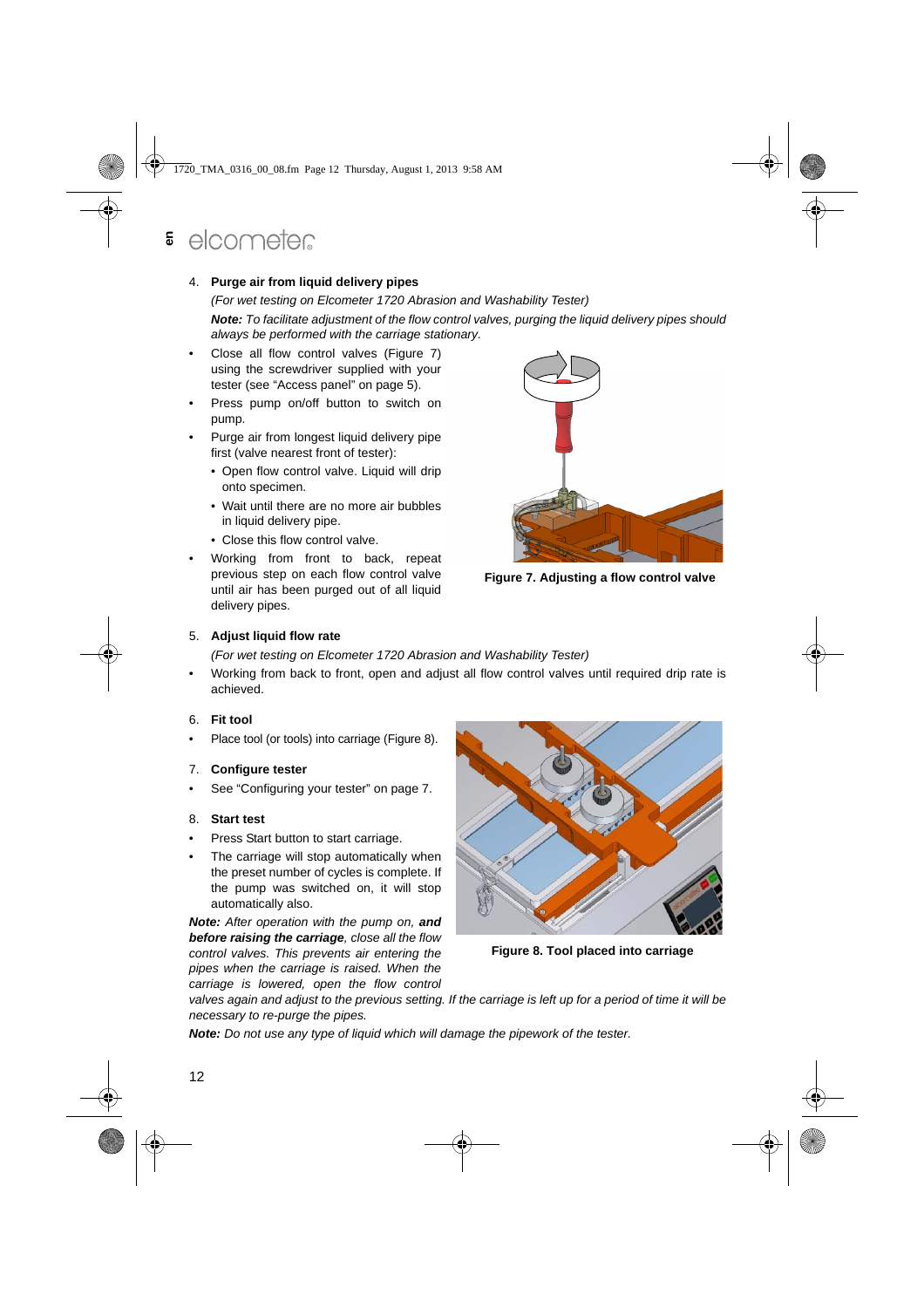### <span id="page-14-0"></span>**6 TOOLS**

### <span id="page-14-1"></span>**6.1 For Elcometer 1720 Abrasion and Elcometer 1720 Abrasion & Washability Testers**

| <b>Description</b>                                                                                                                                                                                                                                                                                                                                                                                                                         | Can be used with:                                  | <b>Part Number</b> |
|--------------------------------------------------------------------------------------------------------------------------------------------------------------------------------------------------------------------------------------------------------------------------------------------------------------------------------------------------------------------------------------------------------------------------------------------|----------------------------------------------------|--------------------|
| Tool 1. Wild Boar Brush<br>Wild Boar hair brush and stainless steel brush<br>holder<br>Total Weight: 250g (8.82oz)                                                                                                                                                                                                                                                                                                                         | DIN 53378-2:83                                     | KT001720P003       |
| Tool 2. Nylon Brush<br>Nylon bristle brush with stainless steel brush<br>holder and 177g (6.2oz) mass<br>Total Weight: 454 g (16.01oz)                                                                                                                                                                                                                                                                                                     | ASTM D2486                                         | KT001720P030       |
| Tool 3. Sponge<br>Sponge with stainless steel holder and 337g<br>$(11.9oz)$ mass<br>Total Weight: 508g (17.92oz)                                                                                                                                                                                                                                                                                                                           | ASTM D4213:92,<br>ASTM D4828                       | KT001720P005       |
| Tool 4. Sponge<br>Sponge with stainless steel holder, 250g (8.8oz)<br>and 337g (11.9oz) mass<br>Total Weight: 750g (26.45oz)                                                                                                                                                                                                                                                                                                               | ASTM D3450                                         | KT001720P073       |
| Tool 5. Sponge/Abrasive<br>Sponge with two integrated abrasive pads (top and<br>bottom, stainless steel holder and 76g (2.7oz)<br>mass<br>Total Weight: 232g (8.12oz)                                                                                                                                                                                                                                                                      | <b>ASTM</b><br>D4213<br>(from<br>1996)             | KT001720P029       |
| Tool 6. Abrasive<br>Abrasive pads (x5) with aluminium holder<br>Total Weight: 135g (4.76oz)                                                                                                                                                                                                                                                                                                                                                | ISO 11998                                          | KT001720P036       |
| Tool 7. Universal Material Clamp<br>Stainless steel holder which allows the user to fix<br>their own test sample or abrasive material. Ideal for<br>abrasion and wear of labels, textiles, ink, etc.                                                                                                                                                                                                                                       |                                                    | KT001720P207       |
| Tool 8. Linear Abrader 'Crockmeter'<br>Orginally designed for testing colour fastness of<br>fabrics, this tool is ideal for testing abrasion on<br>both curved and flat surfaces and is supplied with a<br>removable stainless steel cylindrical rod (200q/<br>7oz), test felt, textile fixing ring and a set of<br>additional masses - 2 x 100g (3.5oz) 200g (7oz)<br>and 500g (17.6oz)<br>Total Weight (excluding masses): 200g (7.05oz) | <b>ASTM F1319,</b><br>ISO 105-X12.<br>PSA D45 1010 | KT001720P074       |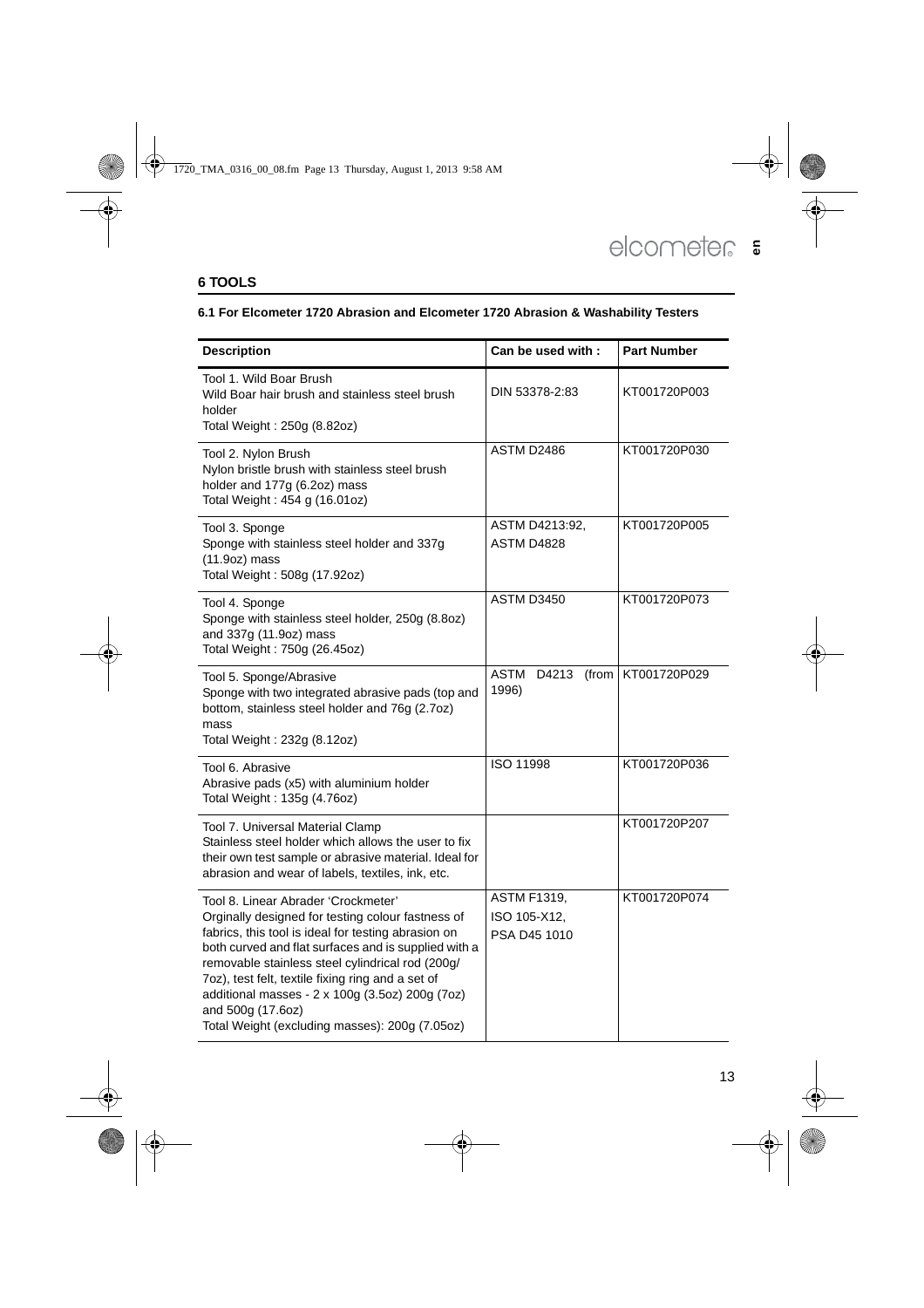| <b>Description</b>                                                                                                                                                                                                                                                                                       | Can be used with: | <b>Part Number</b> |
|----------------------------------------------------------------------------------------------------------------------------------------------------------------------------------------------------------------------------------------------------------------------------------------------------------|-------------------|--------------------|
| Tool 9. Linear Abrader<br>For testing the resistance to abrasion of<br>automotive components, includes a felt disc of<br>10mm (0.4") diameter and 10mm (0.4") thick<br>working under a mass of 400g (14.1oz)<br>Total Weight: 400g (14.1oz)                                                              | GME 60269         | KT001720P075       |
| Tool 9A. Linear Abrader<br>As Tool 9 but with a 16mm (0.63") diameter felt<br>wool disc working under a mass of 820g (28.9oz)<br>Total Weight: 820g (28.9oz)                                                                                                                                             | ECCA T11          | KT001720P075-1     |
| Tool 9B. Linear Abrader<br>Felt holder for 16mm (0.63") diameter felt wool disc<br>working under a mass of 900g (31.7oz)<br>Total Weight: 900g (31.7oz)                                                                                                                                                  | EN 13523-11       | KT001720P075-2     |
| Tool 10. Curved Sample Tool<br>Height adjustable with an ellbow joint for curved<br>samples, this tool is ideal for testing abrasion<br>resistance of both coatings and inks. Supplied with<br>felt disc, rod for masses, 50g (1.75oz) 100g<br>$(3.5oz)$ , 2 x 200g $(7oz)$ and 2 x 500g $(17.5oz)$ mass | EN 60730-1-A      | KT001720N003       |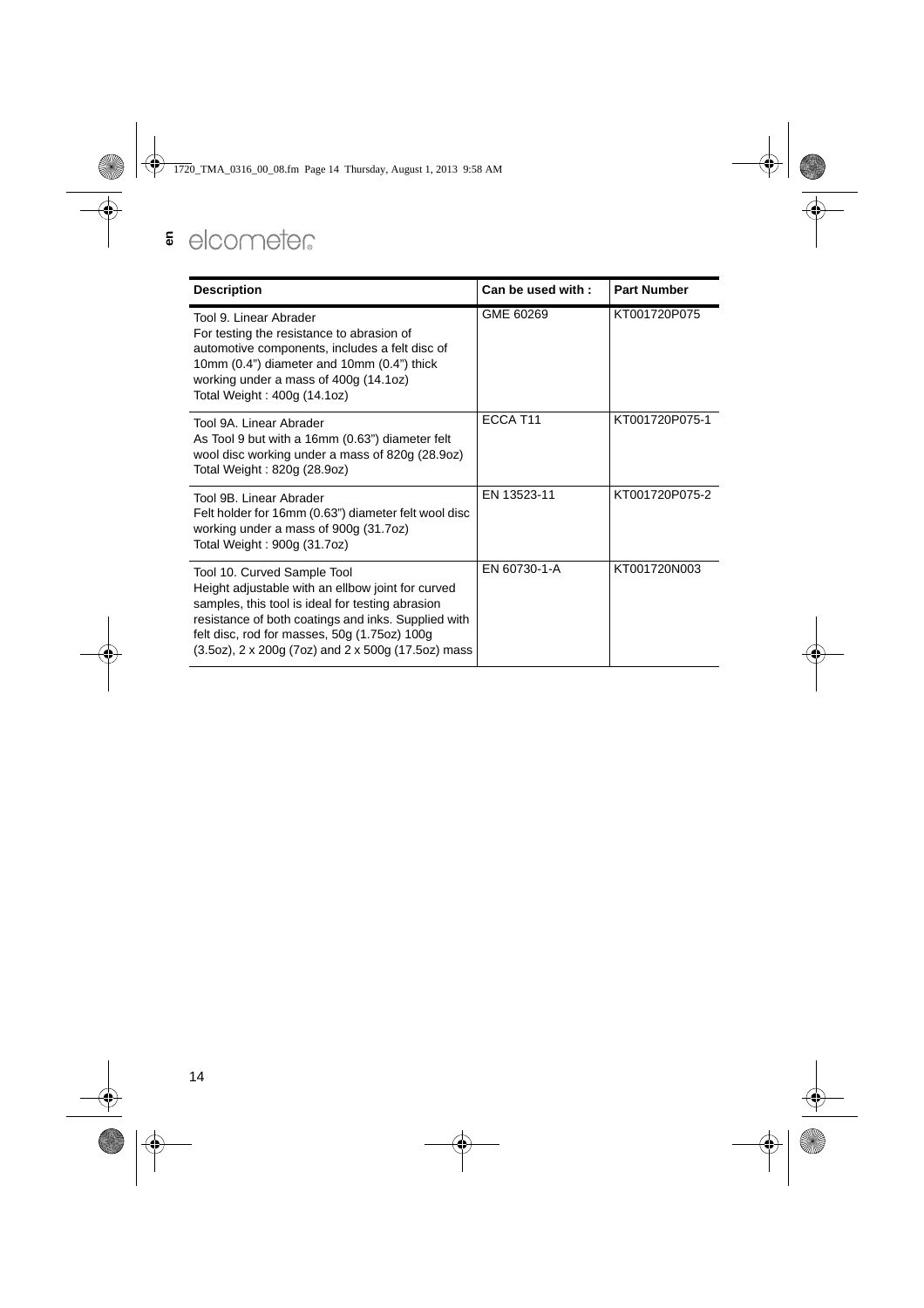### <span id="page-16-0"></span>**7 ADJUSTING STROKE LENGTH OF THE CARRIAGE**

On dispatch from the Elcometer factory your tester is set to the maximum stroke length (Abrasion Tester and Washability tester =  $300 \text{ mm}$ )

To adjust the stroke length you will need the Tbar tool and the hexagonal wrench supplied with your tester ([see "Access panel" on](#page-6-0) [page 5\)](#page-6-0).

- 1. Switch off the tester and disconnect from the mains power supply.
- 2. Remove the specimen holding frames.
- 3. Remove the sample tray and rubber mat.
- 4. Push the carriage to the left as far as it will go.
- 5. Put the T-Bar tool through Hole A [\(Figure](#page-16-1) [9](#page-16-1)), this will lock the carriage in position.



**Figure 9. Insert T-bar into hole A, then use Hexagonal wrench to loosen bolts in hole B**

- 6. Use the hexagonal wrench to loosen the two carriage securing bolts, via Hole B.
- 7. Push the carriage to the desired stroke length using the scale plate and pointer as a guide ([Figure 10](#page-16-2)).
- 8. Re tighten the securing bolts via Hole B.
- 9. Remove the T-bar from Hole A.
- 10. Refit rubber matting, sample tray and specimen holding frames.

<span id="page-16-2"></span><span id="page-16-1"></span>

**Figure 10. Adjust stroke length using scale and pointer as a guide**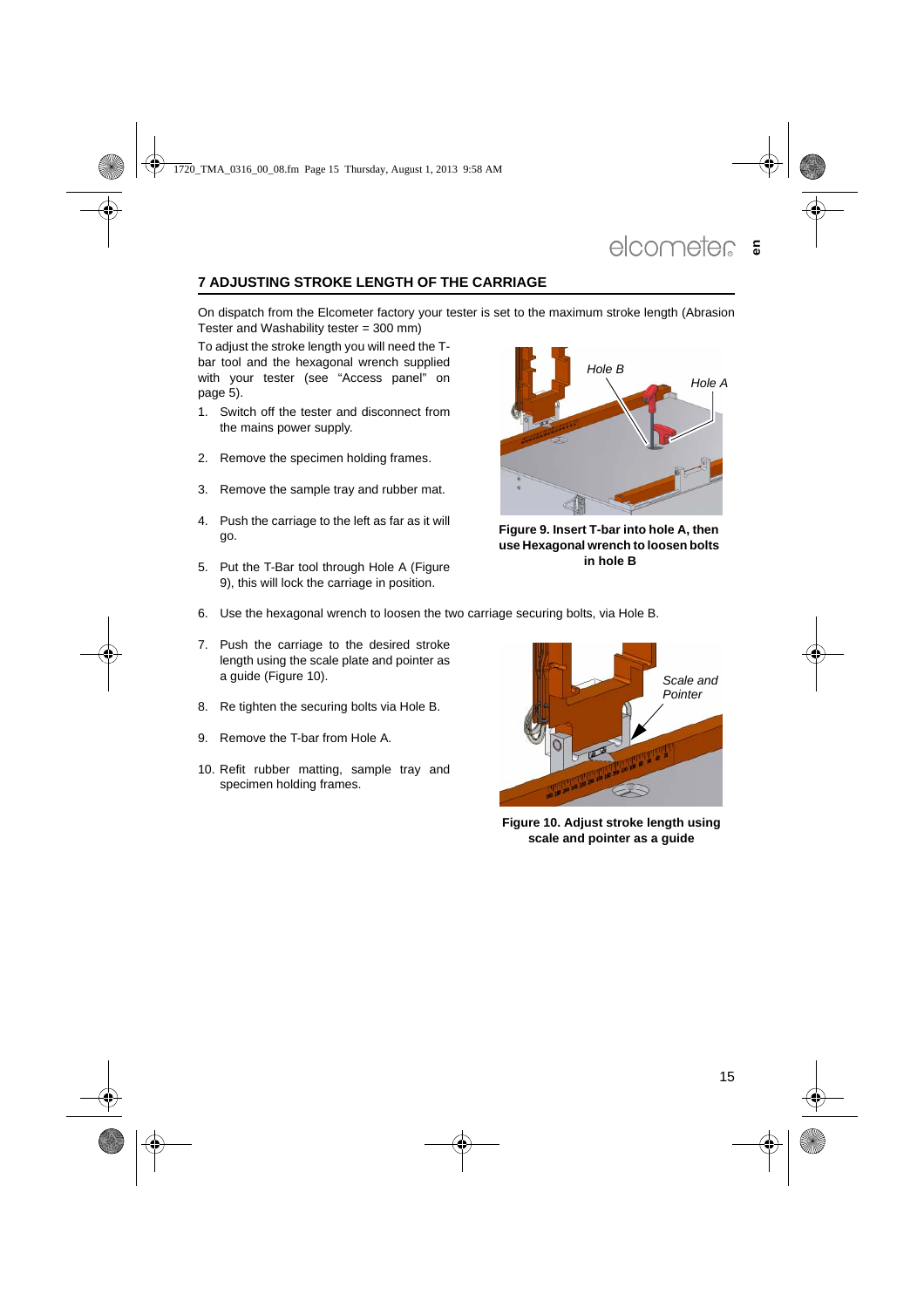### <span id="page-17-0"></span>**8 SPECIAL TESTS**

Your Elcometer 1720 Tester is a versatile machine which can be used for a wide variety of tests. This section describes the operation of the machine for two special applications.

#### <span id="page-17-1"></span>**8.1 Testing Resistance of Markings**

Tool 10 test the Resistance of Markings. Set up to tool as follows:

- 1. Adjust the stroke length of the machine to 20 mm (0.78") - see ["Adjusting stroke](#page-16-0) [length of the carriage" on page 15.](#page-16-0)
- 2. Mount the tool on the carriage of the tester ([Figure 11\)](#page-17-3) and tighten the two screws (a).
- 3. Place specimen on the table (b) and fix in place using a suitable method (mechanical, adhesive, tape, etc.).
- 4. Adjust height of arm (c) and tighten knob (d).
- 5. Place the cotton strip around the felt disc (e) and secure the ends at the top using the threaded rod (f).
- 6. Adjust the speed of the carriage to 60 cycles per minute (position 9 on the dial).
- <span id="page-17-3"></span>7. Place weights<sup>b</sup> supplied on threaded rod to obtain required load.



**Figure 11. Tool 10**

8. For a wet test, immerse the cotton strip in the liquid before starting the test. The tester and tool are now ready for testing.

### <span id="page-17-2"></span>**8.2 EN 607301-1**

For A.1.2 add 100g (total weight =  $250g$ ) For A.1.3 add 600g (total weight  $= 750q$ ) Perform 12 cycles.

b. A set of six weights is supplied with Tool 10. These weights may be used to increase the load on the specimen up to 1700 g (60 oz) in 50 g (1.8 oz) steps. The load on the specimen with no weights added is 150 g (5.3 oz).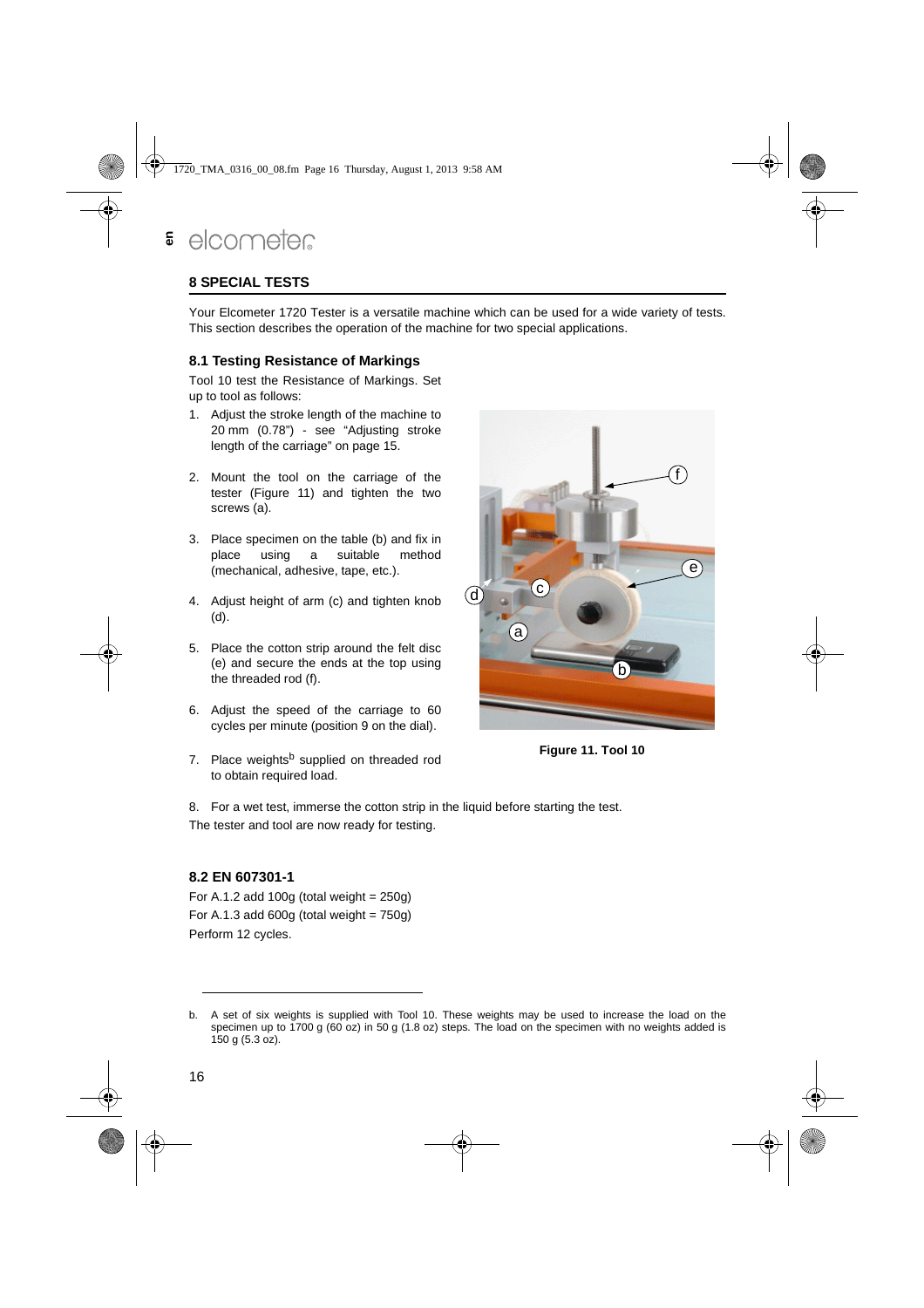### <span id="page-18-0"></span>**8.3 Testing fabrics using the 'Crockmeter'**

Tool 8 (see page 14) is also known as the 'Crockmeter' and is specially designed for testing colour fastness of fabrics. Use the illustrations and notes in this section as an aid to assembly of the parts of your Crockmeter.





The thin metal strip (large arrow) prevents the carriage being marked by the two screws (small arrows).

To set up the tool:

| Place the felt pad $(B)$ Slide the               |                                                               | ring (D) Place the ring pushing Remove                                                   | ring<br>the |
|--------------------------------------------------|---------------------------------------------------------------|------------------------------------------------------------------------------------------|-------------|
|                                                  |                                                               | on the end of the tool approximately $2 \text{ mm}$ tool (E) over the ring pushing tool. |             |
|                                                  | body (A) and then over the cloth and the and continue to push |                                                                                          |             |
| place the cloth $(C)$ onto end of the tool body. |                                                               | until the cloth is held                                                                  |             |
| the felt pad.                                    |                                                               | firmly by the ring.                                                                      |             |

The Crockmeter tool is now ready for use.

### <span id="page-18-1"></span>**9 MAINTENANCE**

Clean and dry all tools after use. The Elcometer 1720 Tester is designed to give many years reliable service under normal operating and storage conditions.

Every six months, or sooner when used intensively, carry out the following maintenance and checks: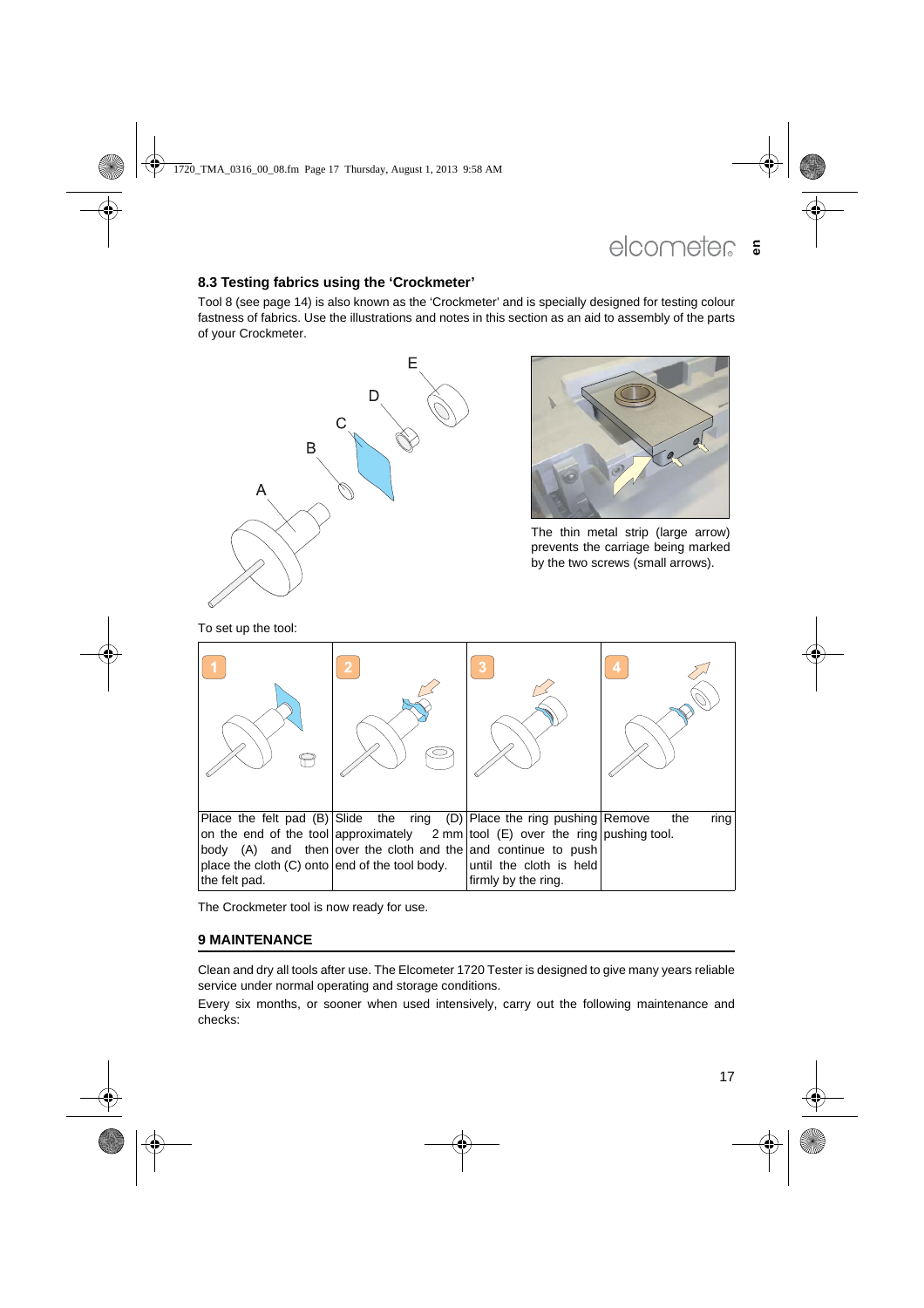### <span id="page-19-0"></span>**9.1 Lubricate the carriage mechanism**

The carriage mechanism bearings should be lubricated with a lithium soap based grease such as Molykote BR2 Plus.

To lubricate the carriage mechanism bearings you will need a grease gun (not supplied) to suit DIN 71412 grease nipples and the T-bar tool and the hexagonal wrench supplied with your tester [\(see "Access panel" on page 5](#page-6-0)).

- 1. Switch off the tester and disconnect from the mains power supply.
- 2. Remove the specimen holding frames.
- 3. Remove the sample tray and rubber mat.
- 4. Push the carriage to the left as far as it will go.
- 5. Put the T-Bar tool through Hole A ([Figure 12](#page-19-1)), this will lock the carriage in position.
- 6. Use the hexagonal wrench to loosen the two carriage securing bolts, via Hole B.
- 7. Push the carriage to 140 mm stroke length position using the scale plate and pointer as a guide [\(Figure 13](#page-19-2)).
- 8. Re tighten the securing bolts, leave the T-Bar tool in place.
- 9. The grease points are visible through holes marked on Figure 14.
- 10. Use a grease gun with a flexible hose to lubricate the two guide rod bearings.
- 11. Remove the T-bar.



<span id="page-19-1"></span>**Figure 12. Insert T-bar into hole A, then use Hexagonal wrench to loosen bolts in hole B**

<span id="page-19-2"></span>

**Figure 13. Adjust stroke length to 140 mm using scale and pointer as a guide**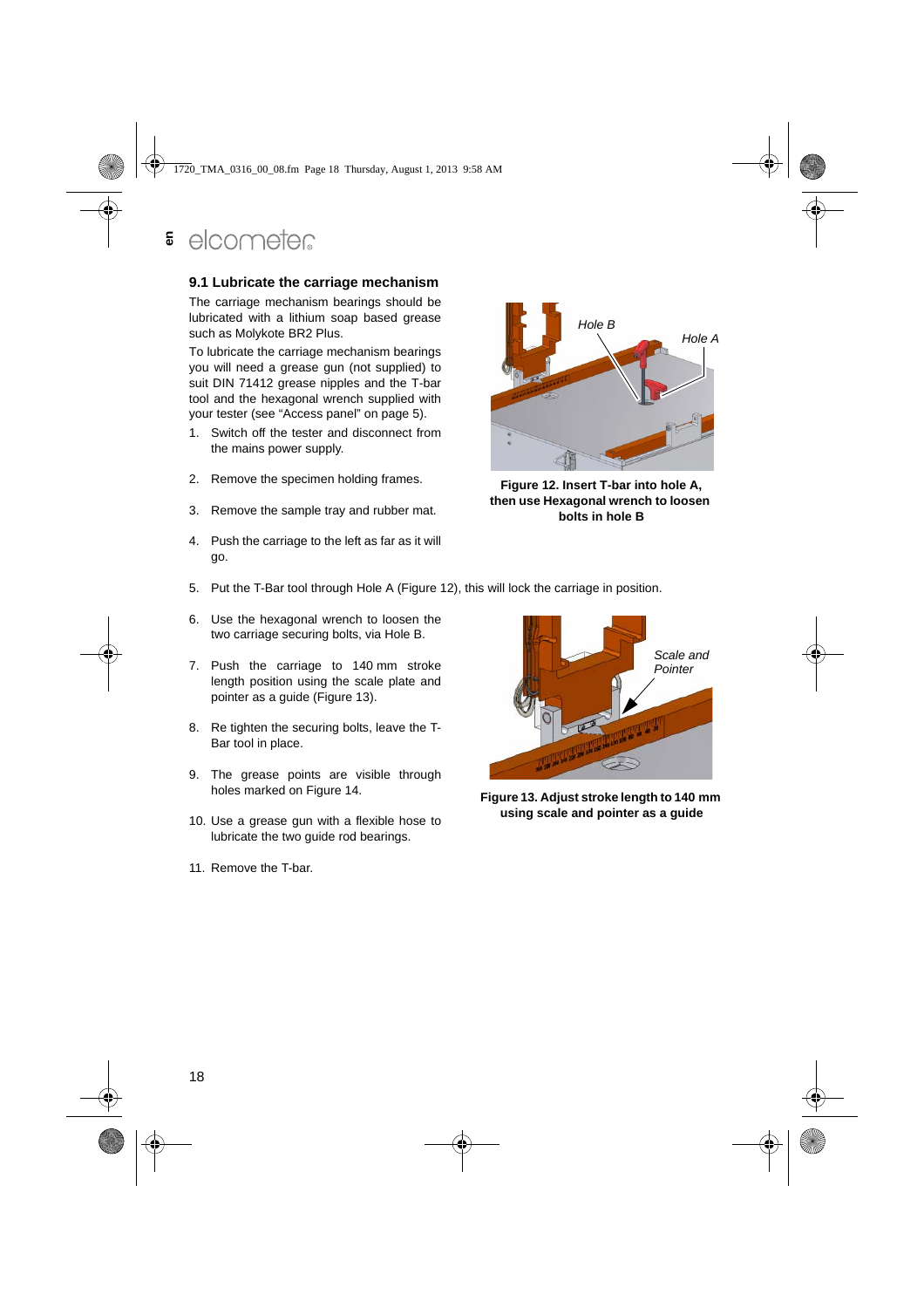12. Refit rubber matting, sample tray and specimen holding frames. **Holes C Holes C Holes C** 



**Figure 14. Grease the carriage mechanism through holes C**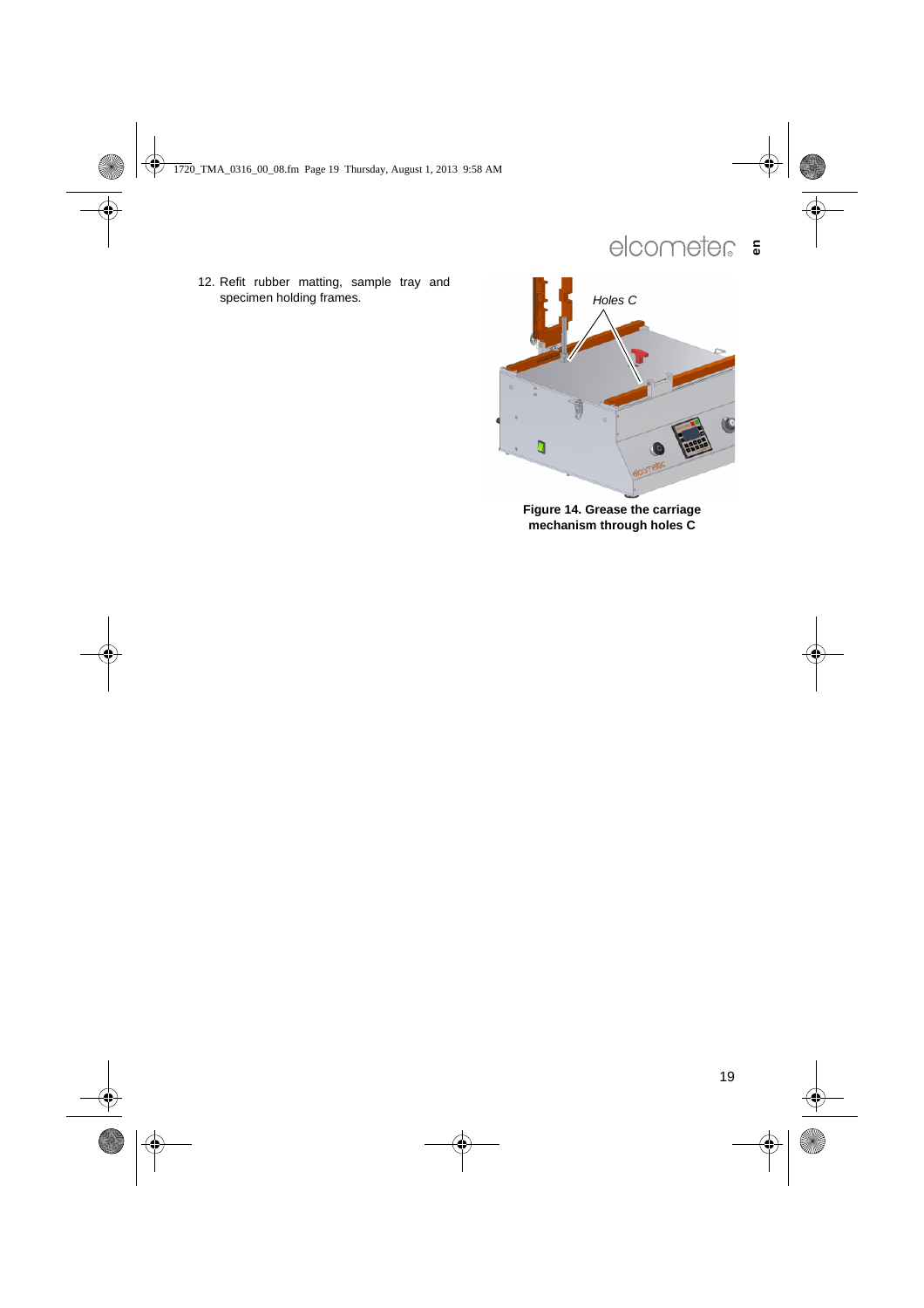### <span id="page-21-0"></span>**9.2 Check the pumping system**

(*This section is not applicable to the Elcometer 1720 Abrasion Tester*)

- Check to ensure there is no leakage from the pump, pipework and fittings.
- Check the operation of the flow control valves.

#### *Replacing the pump pipe*

- 1. Switch off the tester and disconnect from the mains power supply.
- 2. Remove the access panel located at the rear of the tester.
- 3. Remove the transparent plastic cover from the pump.
- 4. Detach the two ends of the pump pipe.
- 5. Rotate the pump rotor anticlockwise. The pipe will come away from the pump.
- 6. Push the new pipe into the pump and rotate the pump rotor until both ends can be attached.



**Figure 15. Remove transparent plastic cover to gain access to pipe inside peristaltic pump**

7. Replace the transparent plastic cover and the access panel.

### <span id="page-21-1"></span>**9.3 Check conformity to standards**

• Check the speed of the carriage.

Use a stopwatch to verify the speed at 10 cycles per minute and the speed at 65 cycles per minute. Also verify that the ASTM/ISO speed is equal to 37 cycles per minute.

Weigh the Abrasive Pads.

Use a balance to verify that the weight of the abrasive pads and their support matches the values given in the corresponding standard.

### <span id="page-21-2"></span>**9.4 Reconditioning nylon brushes (Tool 2, ASTM 2486)**

When the bristles of the nylon brush become worn, the brush can be reconditioned as follows:

- 1. Place a sheet of abrasive paper (KT001720P051 See Spares/Accessories on page 22) on the glass plate of the tester and clamp in place using the specimen holding frame.
- 2. Switch off the pump.
- 3. Select 1000 cycles on the counter.
- 4. Place the brush in the carriage without its holder.
- 5. Start the machine.
- 6. When the 1000 cycles are complete, remove the brush and vacuum the abrasive paper.
- 7. Replace the brush and perform another 1000 or 2000 additional cycles, vacuuming the abrasive paper between each 1000 cycles.
- 8. Finally, place the brush holder onto the brush and perform 1000 additional cycles.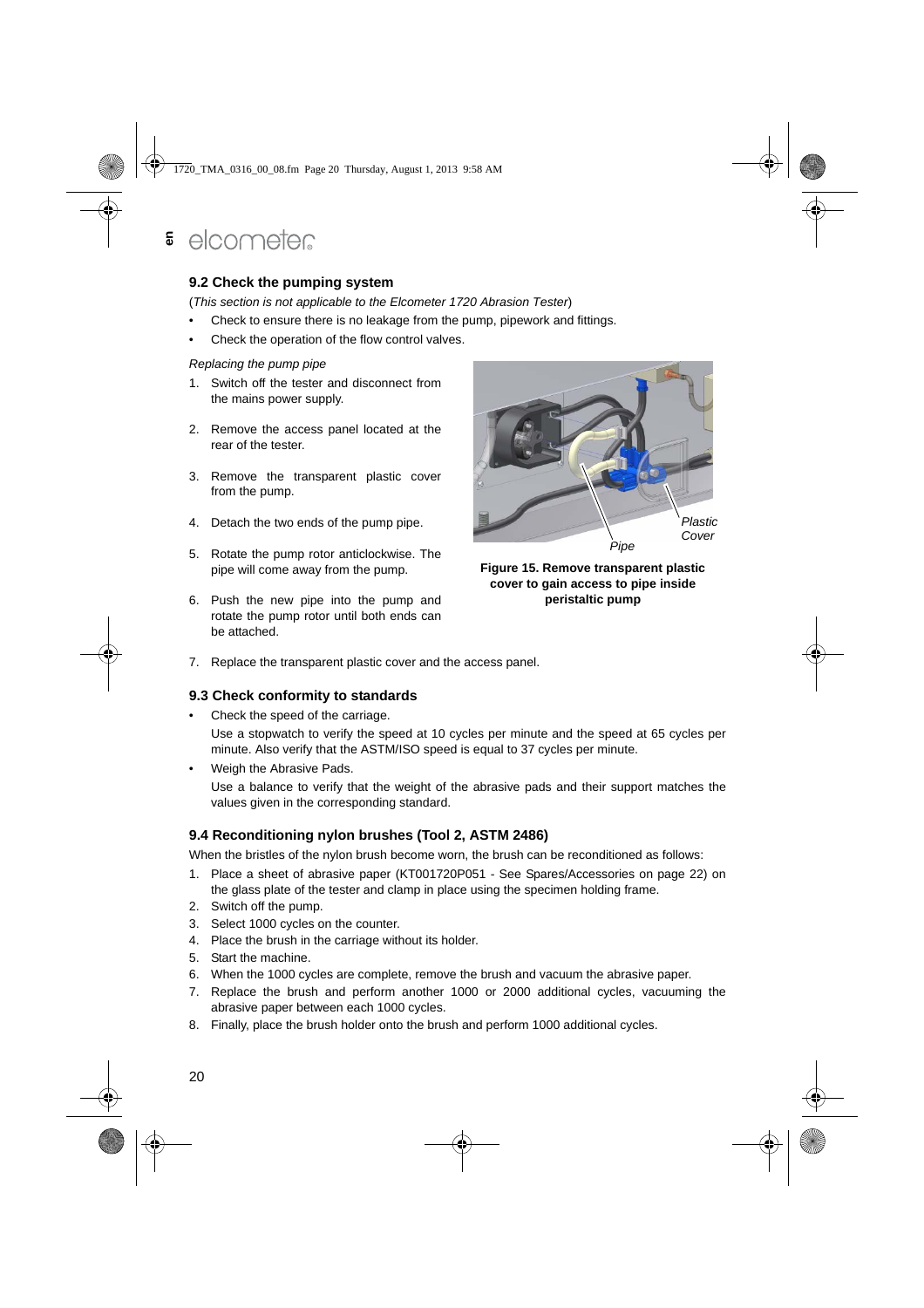Reconditioning of the brush is now complete. *Nylon brushes must be replaced when bristle length is less than 15 mm.*

### <span id="page-22-0"></span>**9.5 Faults**

The tester does not contain any internal user-serviceable components. In the unlikely event of a fault, the Elcometer 1720 should be returned to your local Elcometer supplier or directly to Elcometer. The warranty will be invalidated if the instrument has been opened.

Details of Elcometer offices around the world are given on the outside cover of these Operating Instructions. Alternatively visit the Elcometer website, www.elcometer.com

### <span id="page-22-1"></span>**10 TECHNICAL SPECIFICATION**

| Stroke length, Abrasion Tester:<br>Abrasion & Wash Tester:                                                       | 10 mm to 300 mm (0.4" to 11.8")<br>10 mm to 300 mm (0.4" to 11.8")                                      |
|------------------------------------------------------------------------------------------------------------------|---------------------------------------------------------------------------------------------------------|
| Maximum number of cycles:                                                                                        | 32760                                                                                                   |
| Carriage speed:                                                                                                  | 10 cyc./min. to 65 cyc./min. (Abrasion Tester)<br>10 cyc./min. to 65 cyc./min. (Abrasion & Wash Tester) |
| Operating voltage:                                                                                               | UK, 230 V AC; 0.3 A; 50 Hz<br>EUR, 230 V AC; 0.3 A; 50 Hz<br>US, 120 V AC; 0.6 A; 60 Hz                 |
| Power consumption:                                                                                               | 70 W                                                                                                    |
| Number of phases:                                                                                                | 1                                                                                                       |
| Fuse rating - machine:                                                                                           | 1 x T2AH250V                                                                                            |
| Dimensions:                                                                                                      | 550 mm x 460 mm x 320 mm (21.7" x 18.1" x 12.6")                                                        |
| Weight:<br>(including 1 sample tray,<br>2 specimen holding frames and<br>2 glass panels)                         | 33 kg (73 lb)                                                                                           |
| Operating temperature (ambient air):                                                                             | +5°C to +40°C (41°F to 104°F)                                                                           |
| Transportation and storage temperature: $-10^{\circ}$ C to $+55^{\circ}$ C (14 $^{\circ}$ F to 131 $^{\circ}$ F) |                                                                                                         |
| Humidity range:                                                                                                  | Not to exceed 50% at 40 $\degree$ C (104 $\degree$ F)                                                   |
| Altitude:                                                                                                        | Up to 1000 m (3280 ft)                                                                                  |
| Enclosure IP rating:                                                                                             | <b>IP20</b>                                                                                             |
| Electrical enclosure:                                                                                            | IP42                                                                                                    |

According to CISPR 11 this equipment is classed as group 1, class A.

Group 1 equipment is equipment in which there is intentionally generated and/or used conductively coupled radio-frequency energy, which is necessary for the internal functioning of the equipment itself.

Class A equipment is equipment suitable for use in all establishments other than domestic and those directly connected to a low voltage power supply network which supplies buildings used for domestic purposes.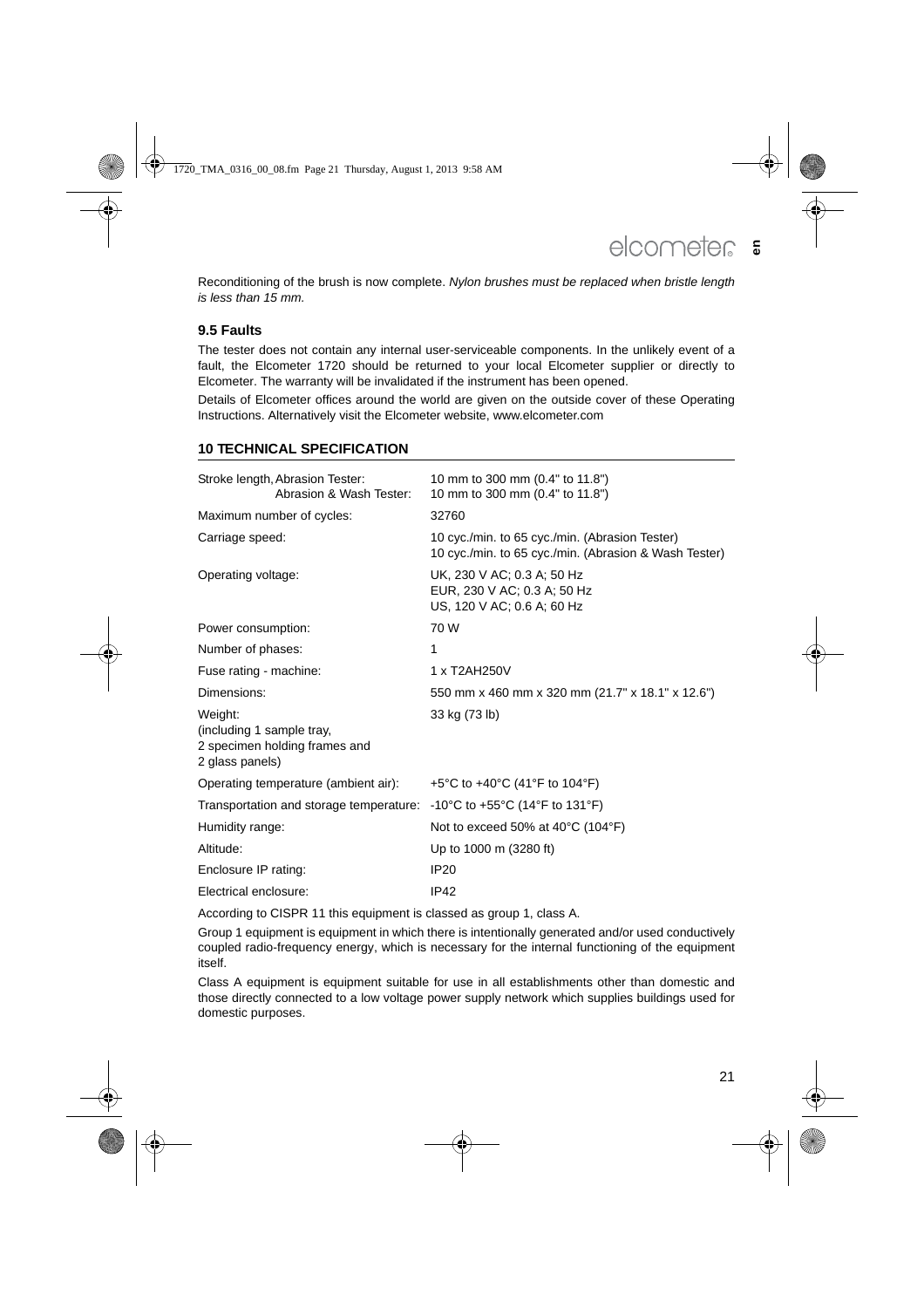### <span id="page-23-0"></span>**11 SPARE PARTS AND ACCESSORIES**

The following replacement items and optional accessories are available from your local supplier or direct from Elcometer:

| <b>Part Number</b> | <b>Description</b>                        |
|--------------------|-------------------------------------------|
| KT001720P003       | T1: Wild Boar Brush: DIN 53778            |
| KT001720P004       | Wild Boar Brush for Tool 1                |
| KT001720P051       | Abrasive G120 Sheet (4) for Tools 1 & 2   |
| KT001720P030       | T2: Nylon Brush (177g): ASTM D2486        |
| KT001720P009       | Nylon Brush for Tool 2                    |
| KT001720P051       | Abrasive G120 Sheet (4) For Tools 1 & 2   |
| KT001720P005       | T3: Sponge (337g): ASTM D4213 & D4828     |
| KT001720P073       | T4: Sponge (337g & 250g): ASTM D3450      |
| KT001720P006       | Sponge (5) for Tools 3 & 4                |
| KT001720P029       | T5: Sponge/Abrasive (76g): ASTM D4213     |
| KT001720P141       | Sponge/Abrasive (5) for Tool 5            |
| KT001720P036       | T6: Abrasive (5 Pads): ISO 11998          |
| KT001720P037       | Abrasive Pads (10) for Tool 6             |
| KT001720P064       | Abrasive Pads (100) for Tool 6            |
| KT001720P207       | T7: Universal Material Clamp              |
| KT001720P208       | 25m Abrasive Roll for Tool 7              |
| KT001720P074       | T8: Linear Abrader: ASTM/ISO/Renault      |
| KT001720P075       | T9: Linear Abrader Tool (400g): GME 60269 |
| KT001720P075-1     | T9A: Linear Abrader Tool (820g): ECCA T11 |
| KT001720P075-2     | T9B: Linear Abrader Tool (900g)           |
| KT001720N003       | T10: Curved Sample Tool (Felt): EN 60730  |
| KT001720P062       | Felt Discs (2) for Tool 10                |